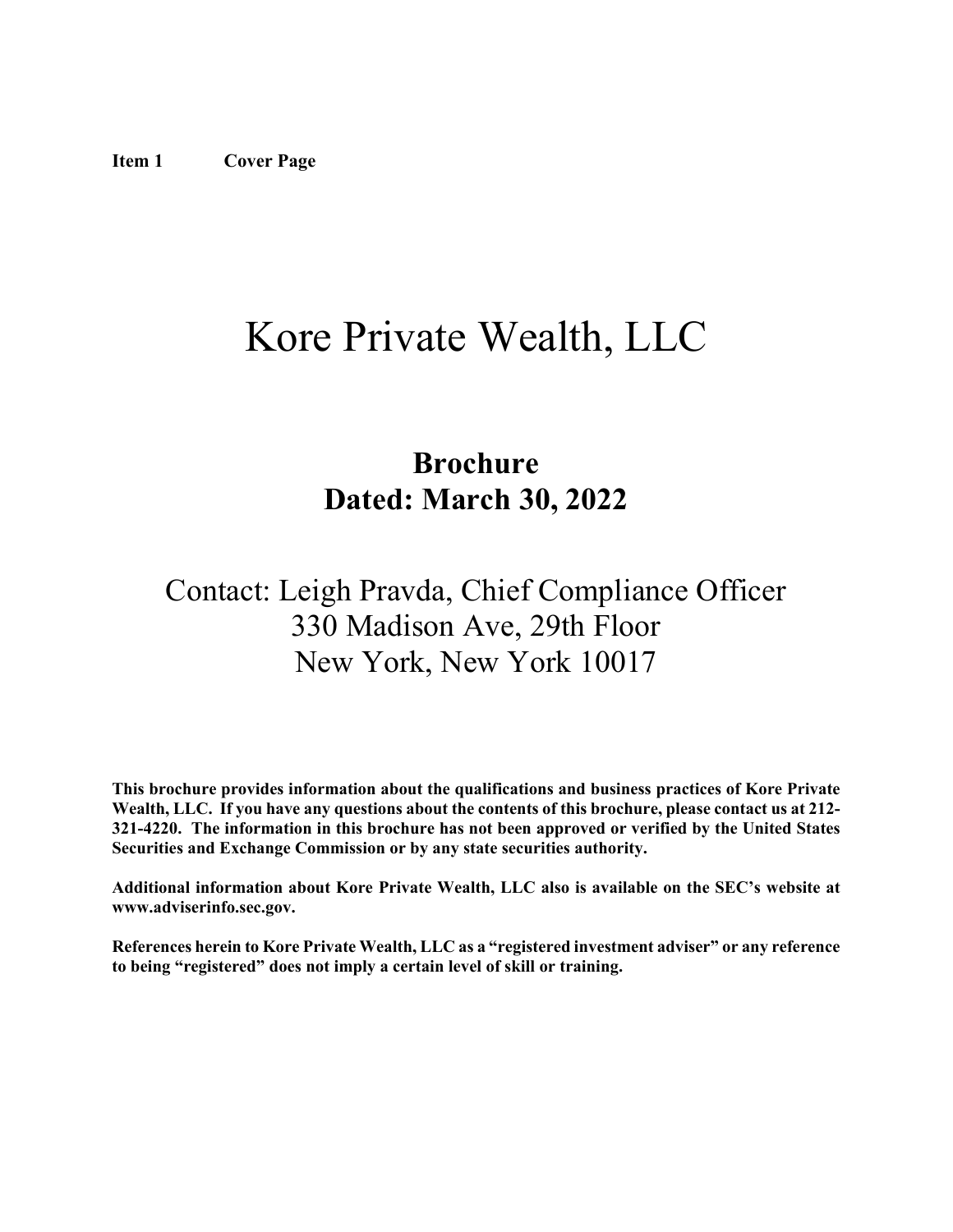#### <span id="page-1-0"></span>Item 2 **Material Changes**

There have been no material changes made to Kore Private Wealth's Brochure since it's last Annual Amendment filing, made on March 30, 2021.

#### <span id="page-1-1"></span>Item 3 **Table of Contents**

| Item 1    |                                                                                          |  |
|-----------|------------------------------------------------------------------------------------------|--|
| Item 2    |                                                                                          |  |
| Item 3    |                                                                                          |  |
| Item 4    |                                                                                          |  |
| Item 5    |                                                                                          |  |
| Item 6    |                                                                                          |  |
| Item 7    |                                                                                          |  |
| Item 8    |                                                                                          |  |
| Item 9    |                                                                                          |  |
| Item 10   |                                                                                          |  |
| Item 11   | Code of Ethics, Participation or Interest in Client Transactions and Personal Trading 17 |  |
| Item 12   |                                                                                          |  |
| Item 13   |                                                                                          |  |
| Item 14   |                                                                                          |  |
| Item $15$ |                                                                                          |  |
| Item $16$ |                                                                                          |  |
| Item 17   |                                                                                          |  |
| Item 18   |                                                                                          |  |
|           |                                                                                          |  |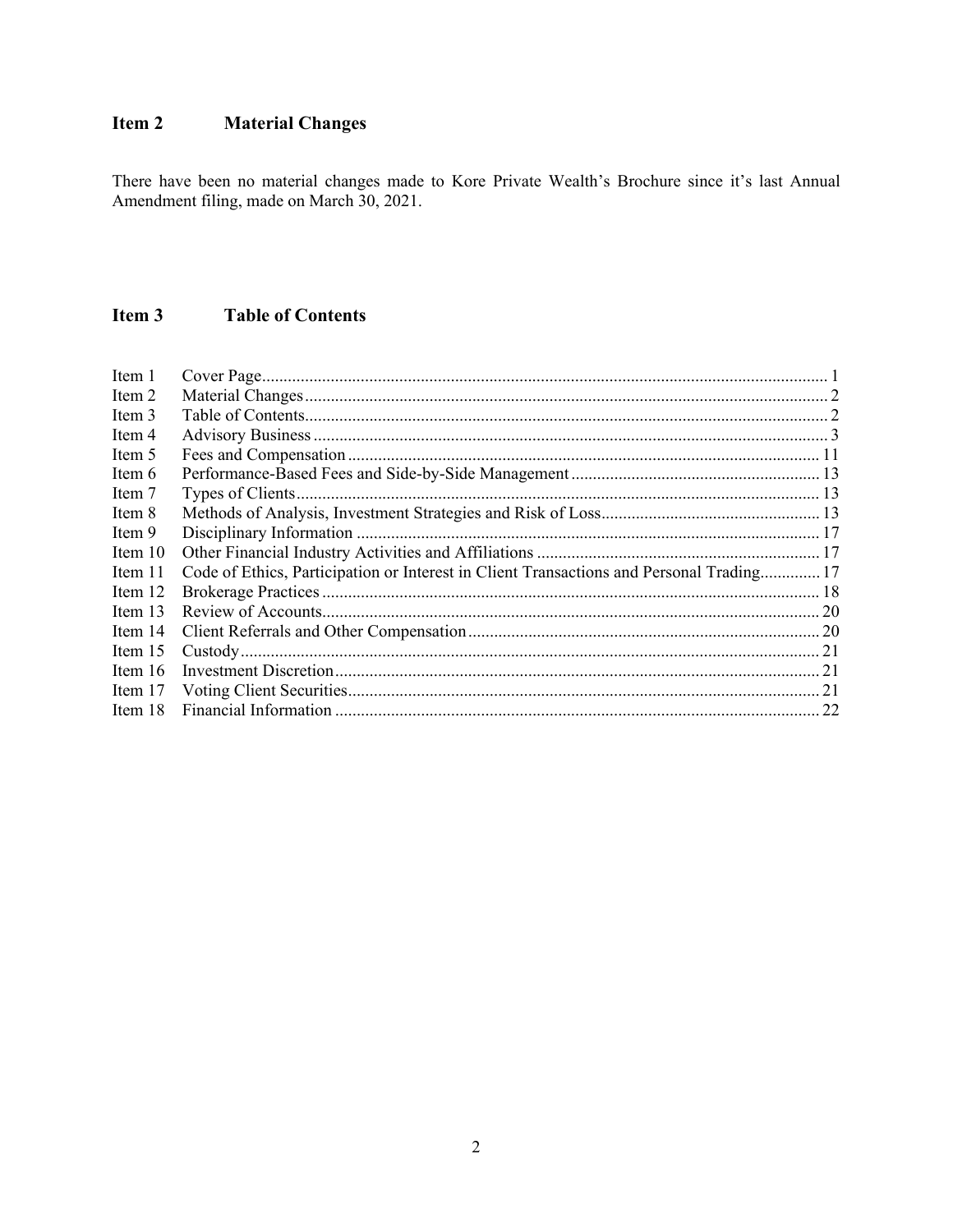#### <span id="page-2-0"></span>**Item 4 Advisory Business**

A. Kore Private Wealth, LLC (the "Registrant") is a limited liability company formed in the state of Delaware. The Registrant became registered as an Investment Adviser Firm in May 2018. The Registrant is owned by Kore Holdings LLC, which is owned by Eric Bodner, Ben Sax, Jennie Sowers, Andrew Rinaldi and Adam Katz.

B.

#### **INVESTMENT ADVISORY SERVICES**

The Registrant provides discretionary investment advisory services on a *fee* basis. The Registrant's annual investment advisory fee shall vary (from negotiable up to 1.00% of the total assets placed under the Registrant's management/advisement or in some instances on an annual fixed fee basis) and shall be based upon the level and scope of the overall investment advisory services to be rendered, which is based upon various objective and subjective factors, including, but not limited to, the amount of the assets placed under the Registrant's management, the level and scope of financial planning and consulting services to be rendered, and the complexity of the engagement. *Please see* Fee Differentials below.

Registrant's annual investment advisory fee may include both investment management services and initial and/or ongoing financial planning and consulting services. However, in the event that the client requires extraordinary planning and/or consultation services (to be determined in the sole discretion of the Registrant), the Registrant may determine to charge for such additional services, the dollar amount of which shall be set forth in a separate written notice to the client.

#### **FAMILY OFFICE SERVICES**

As an extension of the Registrant's investment advisory services, the Registrant may offer Family Office services to certain qualified clients and client families who desire, not only discretionary investment management services, but also our assistance with their complex needs regarding tax planning, charitable giving, family budgeting, wealth distribution etc. The services available to each Family Office client as well as the means of calculating the client's fee shall be clearly stated in the client's agreement.

The Registrant begins to structure this service by designing a customized investment plan to suit the unique needs of each client. When developing the investment strategy, the Registrant takes into account all objectives, constraints and risk tolerances that shape life's priorities. The Registrant's goal is to provide substantial value to its clients' lives in specific areas. Sound, inclusive investment planning and management is at the core of the Registrant's Family Office services.

Investment Planning: At the center of the investing process is having clearly defined goals and strategies. A well‐defined investment objective serves as the cornerstone of the Registrant's investment approach, and is, perhaps, the most important single document to define and assist a family in identifying its designated goals and objectives. The Registrant will customize investment strategies and asset allocation plans to suit each family's unique needs and circumstances. Then, continuous oversight and evaluation will allow us to adjust the plan as client's priorities change or market conditions dictate.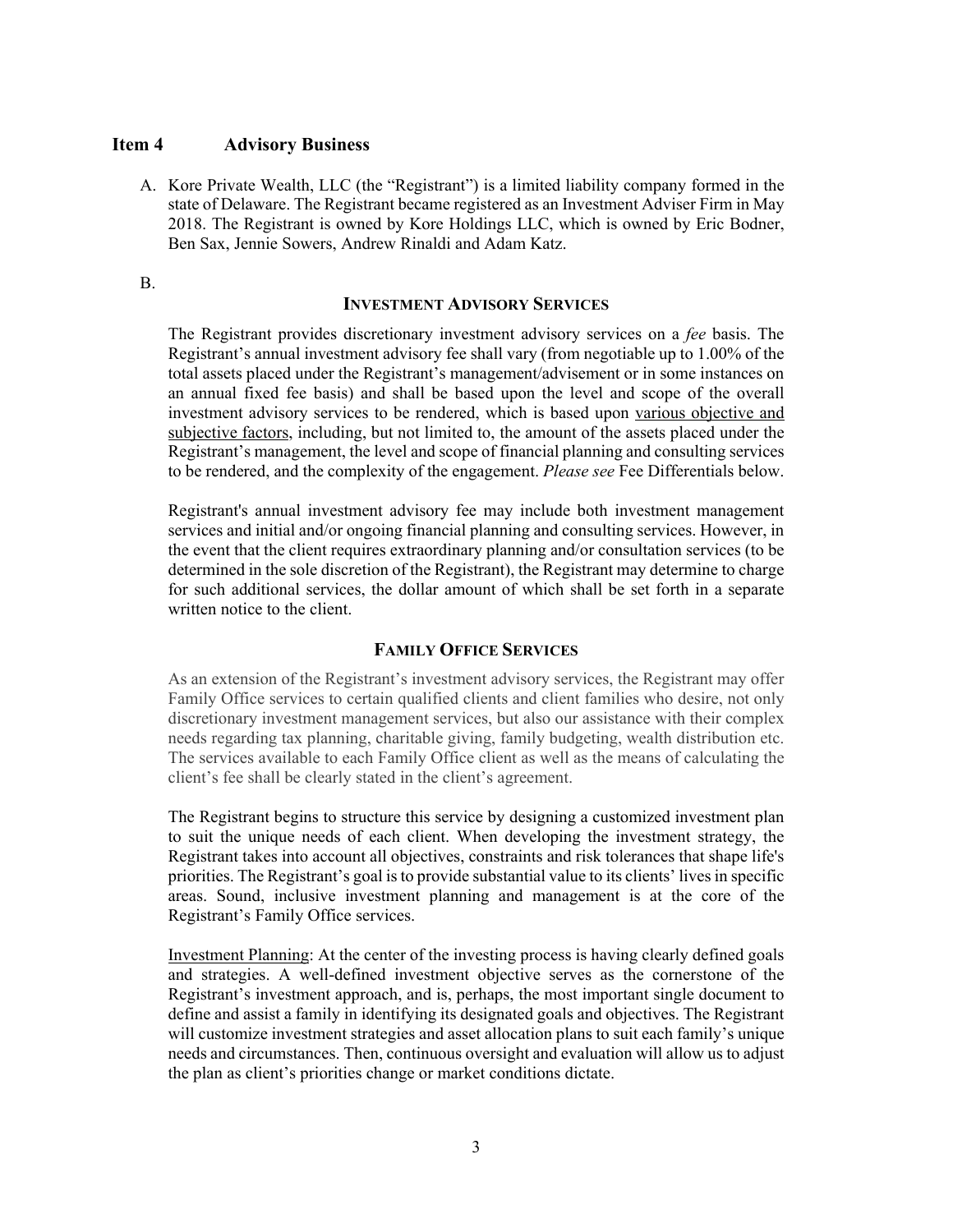Financial Statements: The Registrant remains available to prepare balance sheets and income/expense statements for Family Office service clients. These will include a detailed analysis of related cash flows, risks and potential risk mitigation strategies. This review will also include an insurance analysis and discussion of insurance coverage with nonrelated insurance providers.

Legal Review: The Registrant will not engage in any activity deemed to be the practice of law; however, the Registrant will assist client families with legal reviews related to their investments, business interests, and professional and charitable activities. This process will include educating clients regarding their rights, obligations and potential risks, as well as assisting them in engaging appropriate outside legal counsel.

Liquidity Management: The Registrant remains available to advise clients on their daily and monthly cash management requirements, ensuring that liquidity is maintained to support outflows. Reconciliation of cash accounts may be offered to clients with significant cash management systems involving multiple providers.

Bill Payment: The Registrant may recommend the services of a third party bill payment service to minimize each client's administrative burden.

#### **FINANCIAL PLANNING AND CONSULTING SERVICES (STAND-ALONE)**

The Registrant may provide financial planning and/or consulting services (including investment and non-investment related matters, including estate planning, insurance planning, etc.) on a stand-alone separate fee basis. Registrant's planning and consulting fees are negotiable, but generally range from \$2,500 to \$100,000 on a fixed fee basis, depending upon the level and scope of the service(s) required and the professional(s) rendering the service(s).

Prior to engaging the Registrant to provide planning or consulting services, clients are generally required to enter into a *Financial Planning and Consulting Agreement* with Registrant setting forth the terms and conditions of the engagement (including termination), describing the scope of the services to be provided, and the portion of the fee that is due from the client prior to Registrant commencing services.

If requested by the client, Registrant may recommend the services of other professionals for implementation purposes (i.e. attorneys, accountants, insurance, etc.), including certain of the Registrant's representatives, in their individual capacities as licensed insurance agents (*See* Item 10). The client is under no obligation to engage the services of any such recommended professional. The client retains absolute discretion over all such implementation decisions and is free to accept or reject any recommendation from the Registrant.

If the client engages any recommended unaffiliated professional, and a dispute arises thereafter relative to such engagement, the client agrees to seek recourse exclusively from and against the engaged professional. At all times, the engaged licensed professional[s] (i.e. attorney, accountant, insurance agent, etc.), and not the Registrant, shall be responsible for the quality and competency of the services provided.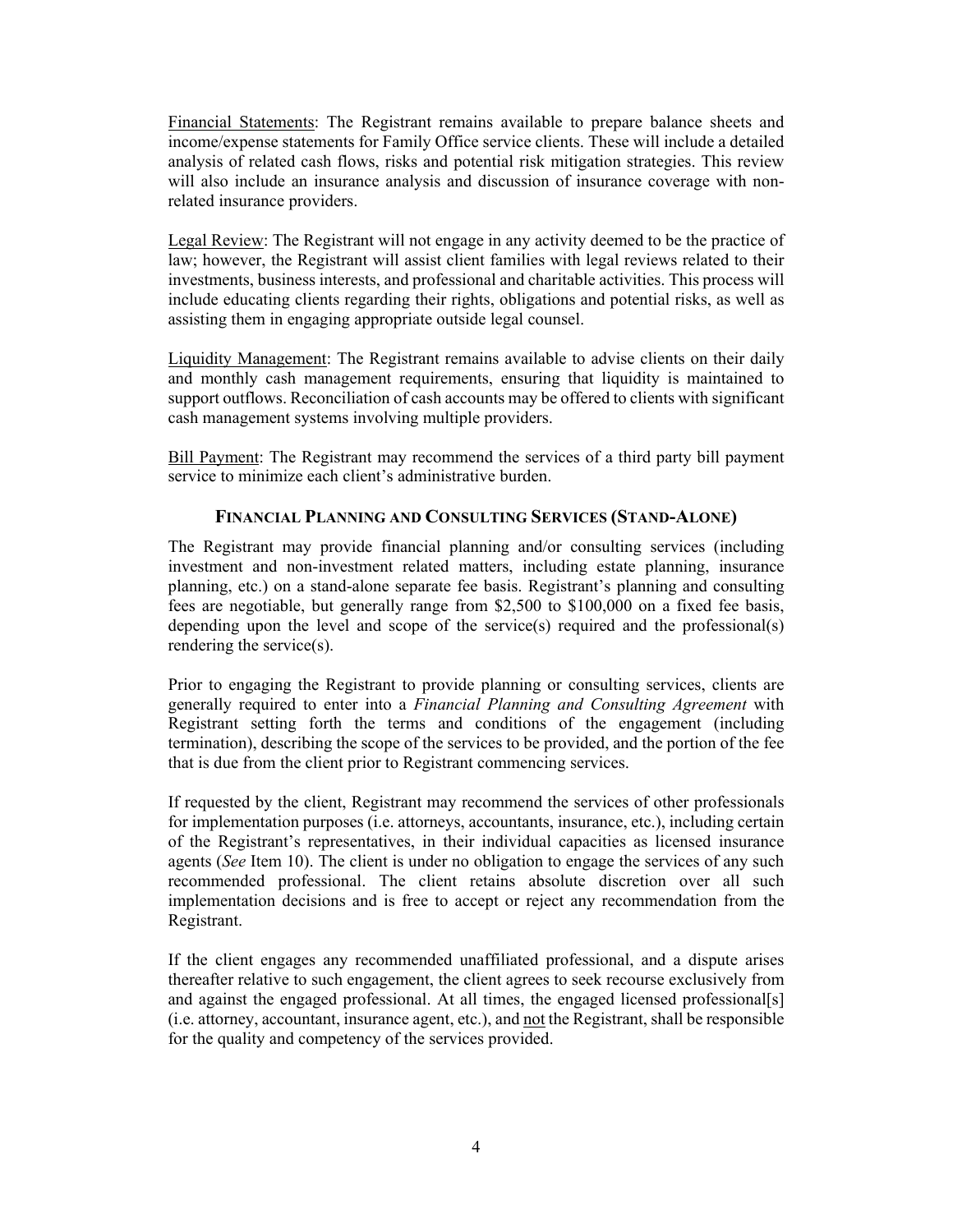It remains the client's responsibility to promptly notify the Registrant if there is ever any change in their financial situation or investment objectives for the purpose of reviewing, evaluating or revising Registrant's previous recommendations and/or services.

#### **REPORTING SERVICES**

The Registrant may provide reporting services, which can incorporate all of the client's investment assets, including those investment assets that are not part of the assets managed by Registrant (the "Excluded Assets"). The client and/or their other advisors that maintain trading authority, and not Registrant, shall be exclusively responsible for the investment performance of the Excluded Assets.

Unless otherwise specifically agreed to, in writing, Registrant's service relative to the Excluded Assets is limited to reporting only. The sole exception to the above shall be if Registrant is specifically engaged to monitor and/or allocate the assets within the client's 401(k) account maintained away at the custodian directed by the client's employer. As such, except with respect to the client's 401(k) account (if applicable), Registrant does not maintain any trading authority for the Excluded Assets. Rather, the client and/or the client's designated other investment professional(s) maintain supervision, monitoring and trading authority for the Excluded Assets.

If Registrant is asked to make a recommendation as to any Excluded Assets, the client is under absolutely no obligation to accept the recommendation, and Registrant shall not be responsible for any implementation error (timing, trading, etc.) relative to the Excluded Assets. In the event the client desires that Registrant provide investment management services for the Excluded Assets, the client may engage Registrant to do so pursuant to the terms and conditions of an *Investment Advisory Agreement* between Registrant and the client.

#### **RETIREMENT PLAN CONSULTING SERVICES**

The Registrant also provides retirement plan consulting/management services, pursuant to which it assists sponsors of self-directed retirement plans organized under the Employee Retirement Security Act of 1974 ("ERISA"). The terms and conditions of the engagement shall be set forth in a Retirement Plan Services Agreement between the Registrant and the plan sponsor.

If the plan sponsor engages the Registrant in an ERISA Section 3(21) capacity, the Registrant will assist with the selection and/or monitoring of investment options (generally open-end mutual funds and exchange traded funds) from which plan participants shall choose in self-directing the investments for their individual plan retirement accounts.

If the plan sponsor chooses to engage the Registrant in an ERISA Section 3(38) capacity, Registrant may provide the same services as described above, but may also: create specific asset allocation models that Registrant manages on a discretionary basis, which plan participants may choose in managing their individual retirement account; and/or modify the investment options made available to plan participants on a discretionary basis.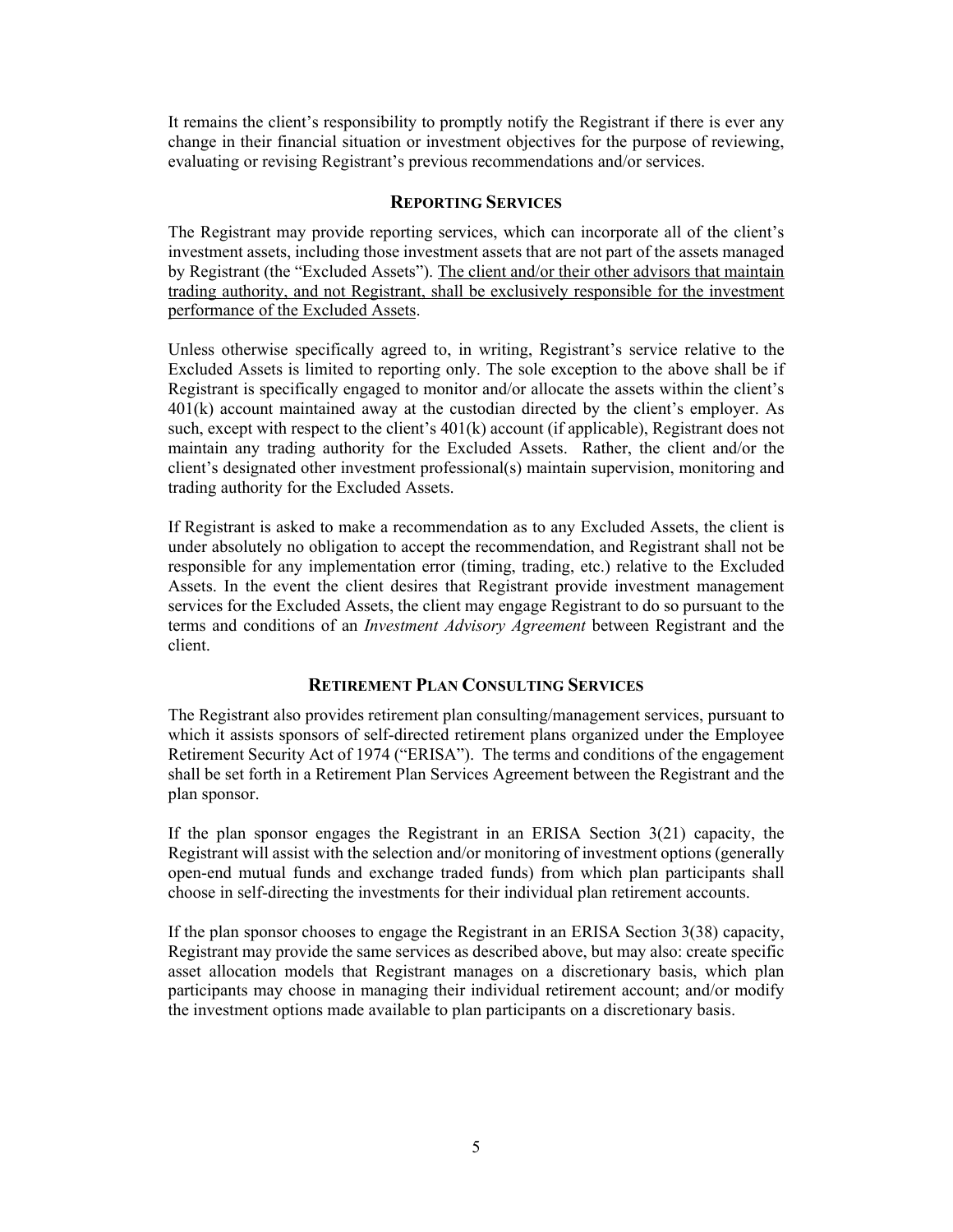#### **MISCELLANEOUS**

**Limitations of Financial Planning and Non-Investment Consulting/Implementation Services**. As indicated above, to the extent requested by a client, Registrant may provide financial planning and related consulting services. Neither the Registrant nor its investment adviser representatives assist clients with the implementation of any financial plan, unless they have agreed to do so in writing. The Registrant does not monitor a client's financial plan, and it is the client's responsibility to revisit the financial plan with the Registrant, if desired.

The Registrant may provide financial planning and related consulting services regarding non-investment related matters, such as estate planning, tax planning, insurance, etc. for a separate and additional fee per the terms and conditions of a *Financial Planning and Consulting Agreement*.

We do not serve as an attorney or accountant, and no portion of our services should be construed as same. Accordingly, we do not prepare estate planning documents or tax returns. To the extent requested by a client, we may recommend the services of other professionals for certain non-investment implementation purpose (i.e. attorneys, accountants, insurance, etc.), including representatives of Registrant in their separate individual capacities as licensed insurance agents

The client is under no obligation to engage the services of any such recommended professional. The client retains absolute discretion over all such implementation decisions and is free to accept or reject any recommendation from Registrant and/or its representatives (*see* Item 10 below).

If the client engages any recommended unaffiliated professional, and a dispute arises thereafter relative to such engagement, the client agrees to seek recourse exclusively from and against the engaged professional. At all times, the engaged licensed professional (i.e. attorney, accountant, insurance agent, etc.), and not the Registrant, shall be responsible for the quality and competency of the services provided.

**Fee Differentials**. As indicated below, Registrant shall receive an investment advisory fee based upon a percentage (%) of the market value of the assets placed under management (between 0.25% and 1.00%). However, fees shall vary depending upon various objective and subjective factors, including but not limited to: the amount of assets to be invested, the complexity of the engagement, the anticipated number of meetings and servicing needs, related accounts, future earning capacity, anticipated future additional assets, and negotiations with the client. As a result, similar clients could pay different fees, which will correspondingly impact a client's net account performance. Moreover, the services to be provided by the Registrant to any particular client could be available from other advisers at lower fees. All clients and prospective clients should be guided accordingly.

**Retirement Plan Rollovers – No Obligation / Conflict of Interest**: A client or prospective client leaving an employer typically has four options regarding an existing retirement plan (and may engage in a combination of these options): (i) leave the money in the former employer's plan, if permitted, (ii) roll over the assets to the new employer's plan, if one is available and rollovers are permitted, (iii) roll over to an Individual Retirement Account ("IRA"), or (iv) cash out the account value (which could, depending upon the client's age, result in adverse tax consequences). If Registrant recommends that a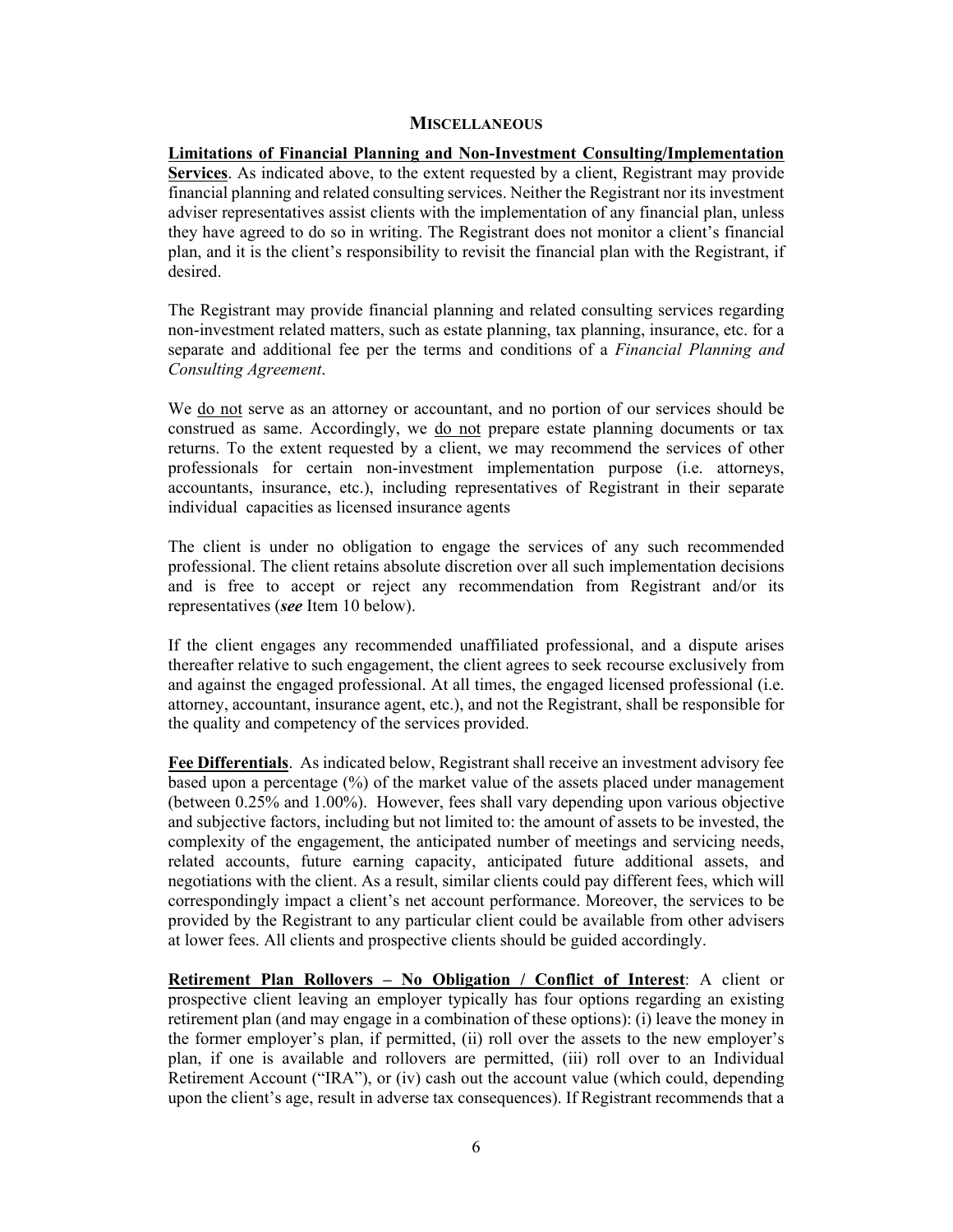client roll over their retirement plan assets into an account to be managed by Registrant, such a recommendation creates a conflict of interest if Registrant will earn new (or increase its current) compensation as a result of the rollover. If Registrant provides a recommendation as to whether a client should engage in a rollover or not, Registrant is acting as a fiduciary within the meaning of Title I of the Employee Retirement Income Security Act and/or the Internal Revenue Code, as applicable, which are laws governing retirement accounts. No client is under any obligation to roll over retirement plan assets to an account managed by Registrant.

**Structured Notes**. The Registrant may purchase structured notes for client accounts. A structured note is a financial instrument that combines two elements, a debt security and exposure to an underlying asset or assets. It is essentially a note, carrying counter party risk of the issuer. However, the return on the note is linked to the return of an underlying asset or assets (such as the S&P 500 Index or commodities). It is this latter feature that makes structured products unique, as the payout can be used to provide some degree of principal protection, leveraged returns (but usually with some cap on the maximum return), and be tailored to a specific market or economic view. In addition, investors may receive long-term capital gains tax treatment if certain underlying conditions are met and the note is held for more than one year**.** Finally, structured notes may also have liquidity constraints, such that the sale thereof before maturity may be limited.

**Sub-Advised to Private Investment Funds**. The Registrant has been engaged as a subadviser to the KORE Focused Alpha Fund, LP, and KORE Early Stage Venture I, LP private investment funds (the "*private funds*") sponsored by iCapital Network and iCapital Securities (together "iCapital"). The Registrant, on a non-discretionary basis, may recommend that qualified clients consider allocating a portion of their investment assets to these *private funds*. The terms and conditions for participation in the *private funds*, including management and incentive fees, conflicts of interest, and risk factors, are set forth in the *private fund*'s offering documents.

Underlying Funds: Conflict Of Interest: The Registrant may be separately engaged to provide investment advisory services to individuals involved in the formation and/or management of certain of the underlying funds held within the *private funds*. Therefore, the Registrant has a conflict of interest as it has the incentive to retain these underlying funds as holdings in the *private funds*. No client is under any obligation to become an investor in the *private funds*.

**Unaffiliated Private Investment Funds**. The Registrant may also provide investment advice regarding unaffiliated private investment funds. Registrant, on a non-discretionary basis, may recommend that certain qualified clients consider an investment in unaffiliated private investment funds. Registrant's role relative to the private investment funds shall be limited to its initial and ongoing due diligence and investment monitoring services. If a client determines to become a private fund investor, the amount of assets invested in the fund(s) shall be included as part of "assets under management" for purposes of Registrant calculating its investment advisory fee. Registrant's clients are under absolutely no obligation to consider or make an investment in a private investment fund(s).

Private Fund Risks: Private investment funds generally involve various risk factors, including, but not limited to, potential for complete loss of principal, liquidity constraints and lack of transparency, a complete discussion of which is set forth in each fund's offering documents, which will be provided to each client for review and consideration. Unlike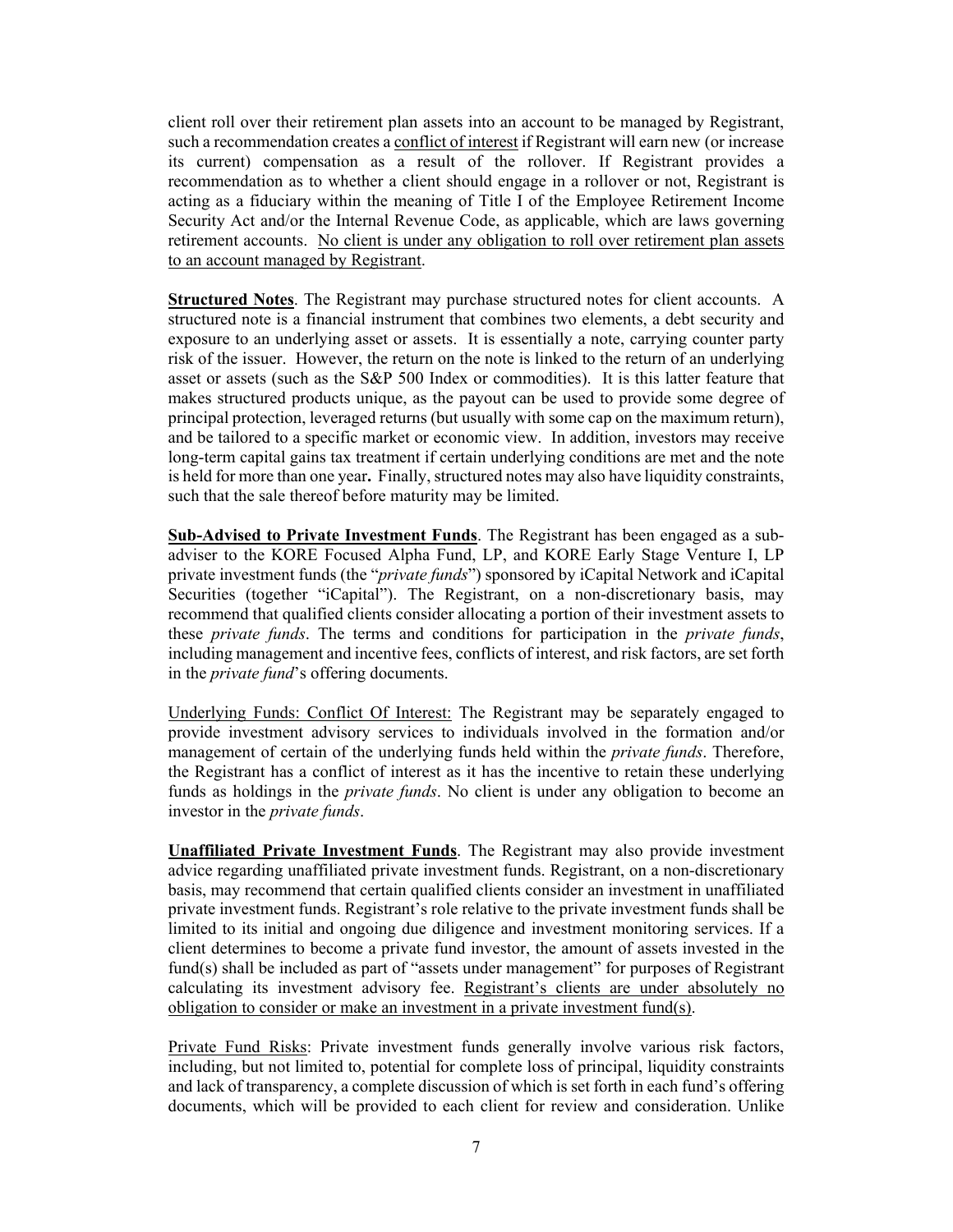liquid investments that a client may own, private investment funds do not provide daily liquidity or pricing. Each prospective client investor will be required to complete a Subscription Agreement, pursuant to which the client shall establish that he/she is qualified for investment in the fund, and acknowledges and accepts the various risk factors that are associated with such an investment.

Private Fund Valuation: If Registrant bills an investment advisory fee based upon the value of private investment funds or otherwise references private investment funds owned by the client on any supplemental account reports prepared by Registrant, the value for all private investment funds owned by the client will reflect the most recent valuation provided by the fund sponsor. The current value of any private investment fund could be significantly more or less than the original purchase price or the price reflected in any supplemental account report.

**Conflict Of Interest**. The Registrant may be separately engaged to provide investment advisory services to individuals involved in the formation and/or management of certain unaffiliated private investment funds or the management of a separately managed account. Therefore, should this situation arise, the Registrant would have a conflict of interest as it relates to the recommendation of those specific unaffiliated private investment fund(s) or separately managed accounts. Such a conflict currently exists relating to any recommendation by the Registrant that a client participate in Power Plant Ventures, Powerplant Ventures III, L.P., Sound Ventures Blockchain Fund, LP, Sound Ventures II, LP, Sound Ventures III, LP, Maxim Income Opportunity Fund I, L.P., Maxim Income Opportunity Fund II, L.P., Maxim Income Opportunity Fund III, L.P., or allocate assets to Green Harvest Management LLC. No client is under any obligation to become an investor in an unaffiliated private investment funds or to utilize any specific separately managed account.

**Use of Mutual and Exchange Traded Funds**: Most mutual funds and exchange traded funds are available directly to the public. Therefore, a prospective client can obtain many of the funds that may be utilized by the Registrant independent of engaging Registrant as an investment advisor. However, if a prospective client determines to do so, they will not receive the Registrant's initial and ongoing investment advisory services.

**Inverse/Enhanced Market Strategies**. The Registrant may utilize long and short mutual funds and/or exchange traded funds that are designed to perform in either an:  $(1)$  inverse relationship to certain market indices (at a rate of 1 or more times the inverse [opposite] result of the corresponding index) as an investment strategy and/or for the purpose of hedging against downside market risk; and (2) enhanced relationship to certain market indices (at a rate of 1 or more times the actual result of the corresponding index) as an investment strategy and/or for the purpose of increasing gains in an advancing market. There can be no assurance that any such strategy will prove profitable or successful. In light of these enhanced risks/rewards, a client may direct the Registrant, in writing, not to employ any or all such strategies for their accounts.

**Cross Transactions**. In limited circumstances, Registrant may arrange for crosstransactions pursuant to which the Registrant may cross between two of its managed client accounts (i.e., arranging for the clients' securities trades by "crossing" these trades when the Registrant believes that such transactions are beneficial to its clients). For all such transactions, neither the Registrant nor any related person will be acting as a broker or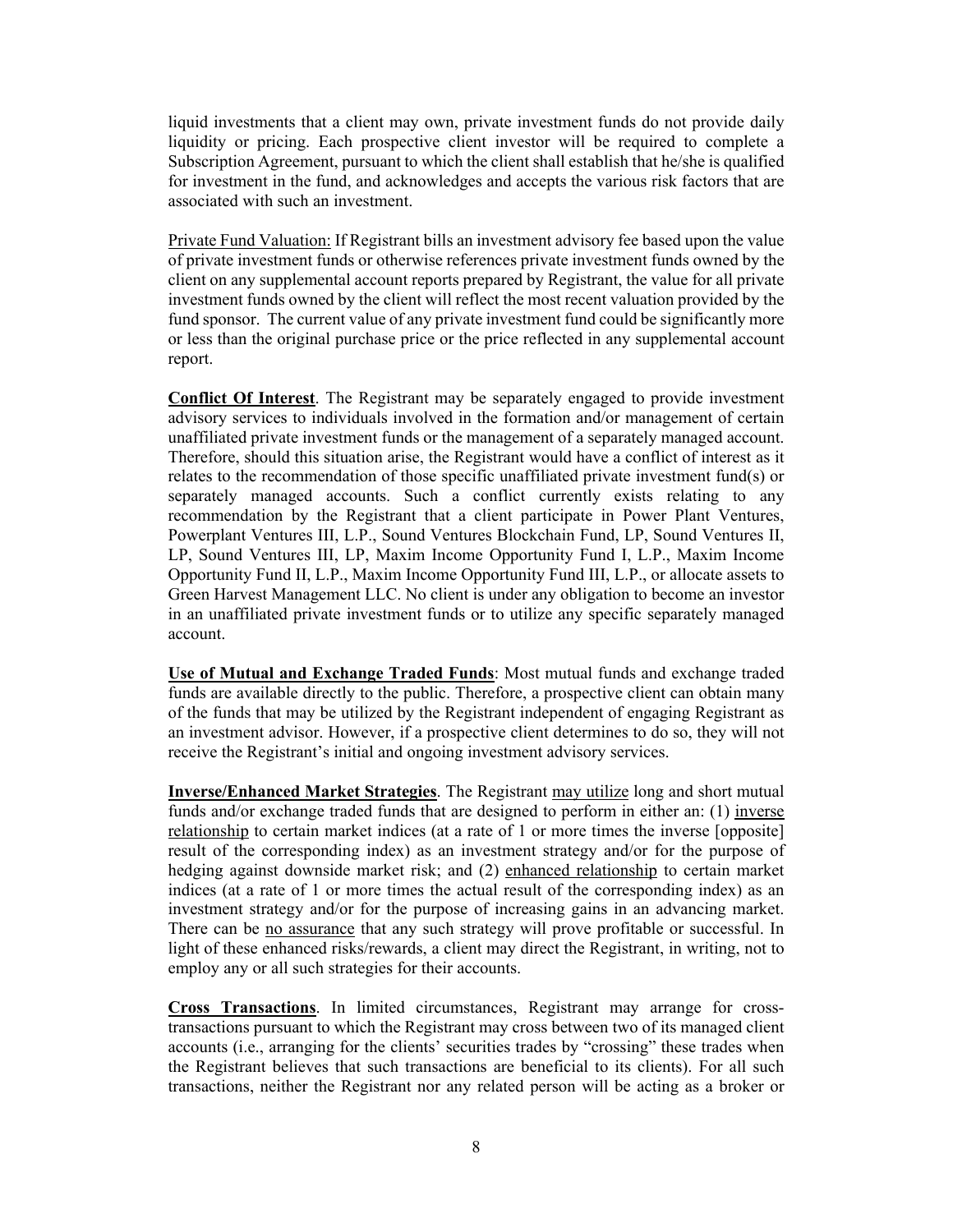receive any commission or transaction-based compensation. The client may revoke Registrant's cross-transaction authority at any time upon written notice to the Registrant.

**Cash Positions.** Registrant continues to treat cash as an asset class. As such, unless determined to the contrary by Registrant, all cash positions (money markets, etc.) shall continue to be included as part of assets under management for purposes of calculating Registrant's advisory fee. At any specific point in time, depending upon perceived or anticipated market conditions/events (there being no guarantee that such anticipated market conditions/events will occur), Registrant may maintain cash positions for defensive purposes. In addition, while assets are maintained in cash, such amounts could miss market advances. Depending upon current yields, at any point in time, Registrant's advisory fee could exceed the interest paid by the client's money market fund.

**Independent Managers**. The Registrant may allocate (and/or recommend that the client allocate) a portion of a client's investment assets among unaffiliated independent investment managers and/or sub-advisers in accordance with the client's designated investment objective(s). In such situations, the *Independent Manager(s)* shall have day-today responsibility for the active discretionary management of the allocated assets. The Registrant shall continue to render investment supervisory services to the client relative to the ongoing monitoring and review of account performance, asset allocation and client investment objectives. Factors which the Registrant shall consider in recommending *Independent Manager(s)* include the client's designated investment objective(s), management style, performance, reputation, financial strength, reporting, pricing, and research. The investment management fee charged by the Independent Manager(s) is separate from, and in addition to, the Registrant's investment advisory fee as set forth in Item 5.

**Addepar and eMoney Advisor Platform**. In conjunction with the services provided by Addepar and eMoney Advisor Platform, the Registrant may provide periodic comprehensive reporting services, which can incorporate certain of the client's investment assets including those investment assets that are not part of the assets management by the Registrant (the "Excluded Assets"). The Registrant's service relative to the Excluded Assets is limited to reporting services only, which does not include investment implementation.

The Registrant may also provide its clients with access to an online platform hosted by eMoney. The eMoney platform provides access to information and applications including financial planning concepts and functionality, which should not, in any manner whatsoever, be construed as services, advice, or recommendations provided by Registrant. Finally, Registrant shall not be held responsible for any adverse results a client may experience if the client engages in financial planning or other functions available on the eMoney platform without Registrant's assistance or oversight.

**Socially Responsible Investing Limitations**. Socially Responsible Investing involves the incorporation of Environmental, Social and Governance considerations into the investment due diligence process ("ESG"). There are potential limitations associated with allocating a portion of an investment portfolio in ESG securities (i.e., securities that have a mandate to avoid, when possible, investments in such products as alcohol, tobacco, firearms, oil drilling, gambling, etc.). The number of these securities may be limited when compared to those that do not maintain such a mandate. ESG securities could underperform broad market indices. Investors must accept these limitations, including potential for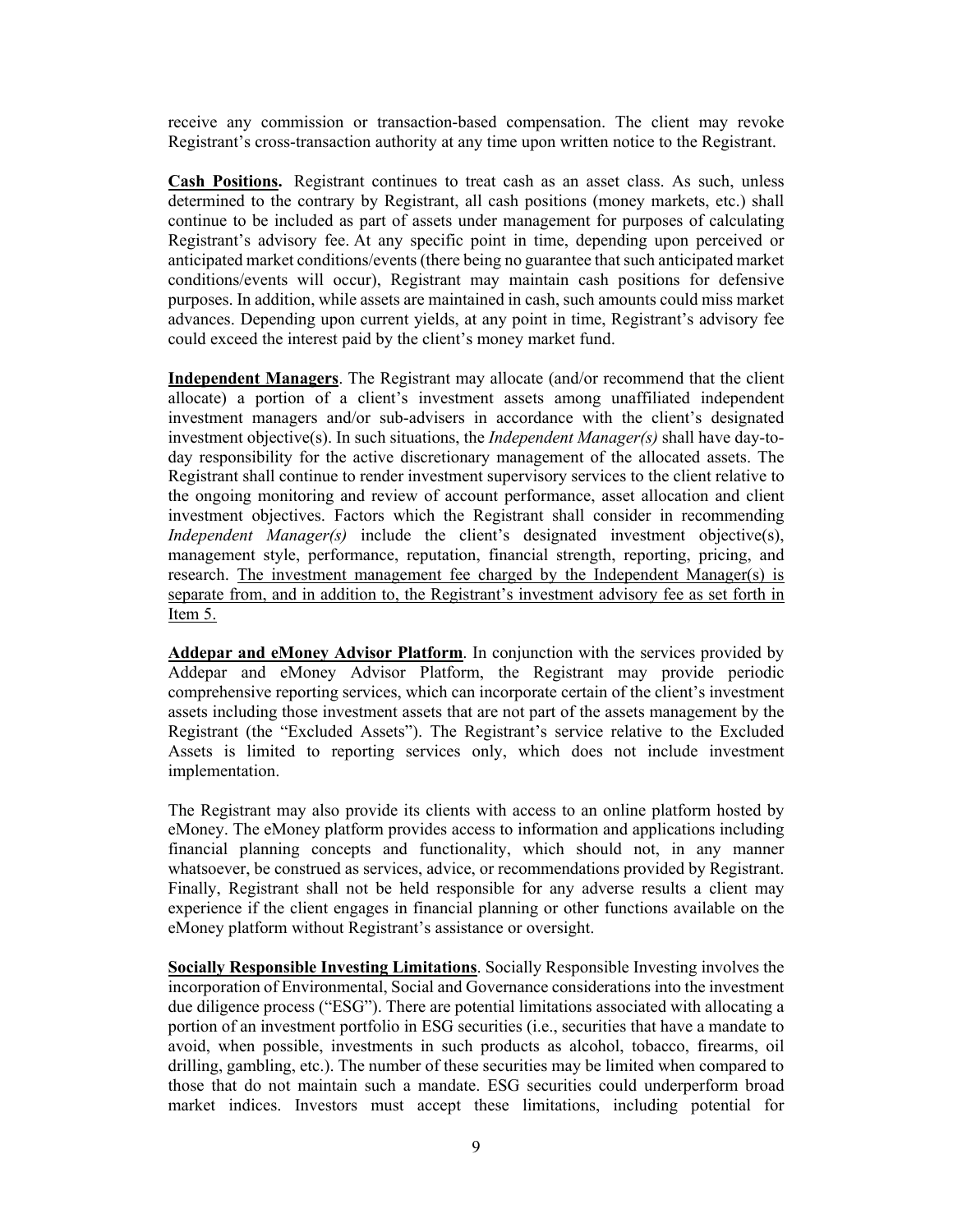underperformance. Correspondingly, the number of ESG mutual funds and exchange traded funds are few when compared to those that do not maintain such a mandate. As with any type of investment (including any investment and/or investment strategies recommended and/or undertaken by Registrant), there can be no assurance that investment in ESG securities or funds will be profitable, or prove successful.

**Cryptocurrency**: For clients who want exposure to cryptocurrencies, the Registrant will consider investment in a corresponding exchange traded securities and/or private funds that provides cryptocurrency ("crypto") exposure. Crypto is digital currency that can be used to buy goods and services, but uses an online ledger with strong cryptography (i.e., a method of protecting information and communications through the use of codes) to secure online transactions. Unlike conventional currencies issued by a monetary authority, cryptocurrencies are generally not controlled or regulated, and their price is determined by the supply and demand of their market.

Cryptocurrency is currently considered to be a speculative investment. The speculative nature of cryptocurrencies notwithstanding, the Registrant may utilize crypto exposure in one or more of its asset allocation strategies for diversification purposes.

Investment in cryptocurrencies is subject to the potential for **liquidity constraints, extreme price volatility and complete loss of principal.** 

**Notice to Opt Out**. Clients can notify the Registrant, **in writing**, to exclude cryptocurrency exposure from their accounts. Absent the Registrant's receipt of such written notice from the client, the Registrant may (but is not obligated to) utilize cryptocurrency as part of its asset allocation strategies for client accounts.

**Portfolio Activity.** The Registrant has a fiduciary duty to provide services consistent with the client's best interest. As part of its investment advisory services, Registrant will review client portfolios on an ongoing basis to determine if any changes are necessary based upon various factors, including, but not limited to, investment performance, fund manager tenure, style drift, account additions/withdrawals, and/or a change in the client's investment objective. Based upon these factors, there may be extended periods of time when Registrant determines that changes to a client's portfolio are neither necessary nor prudent. Clients nonetheless remain subject to the fees described in Item 5 below during periods of account inactivity.

**Client Obligations**. In performing its services, Registrant shall not be required to verify any information received from the client or from the client's other professionals, and is expressly authorized to rely thereon. Moreover, each client is advised that it remains their responsibility to promptly notify the Registrant if there is ever any change in their financial situation or investment objectives for the purpose of reviewing, evaluating or revising Registrant's previous recommendations and/or services.

**Disclosure Statement**. A copy of the Registrant's written Brochure and Client Relationship Summary shall be provided to each client prior to, or contemporaneously with, the execution of the *Investment Advisory Agreement* or *Financial Planning and Consulting Agreement*.

C. The Registrant shall provide investment advisory services specific to the needs of each client. Prior to providing investment advisory services, an investment adviser representative will ascertain each client's investment objective(s). Thereafter, the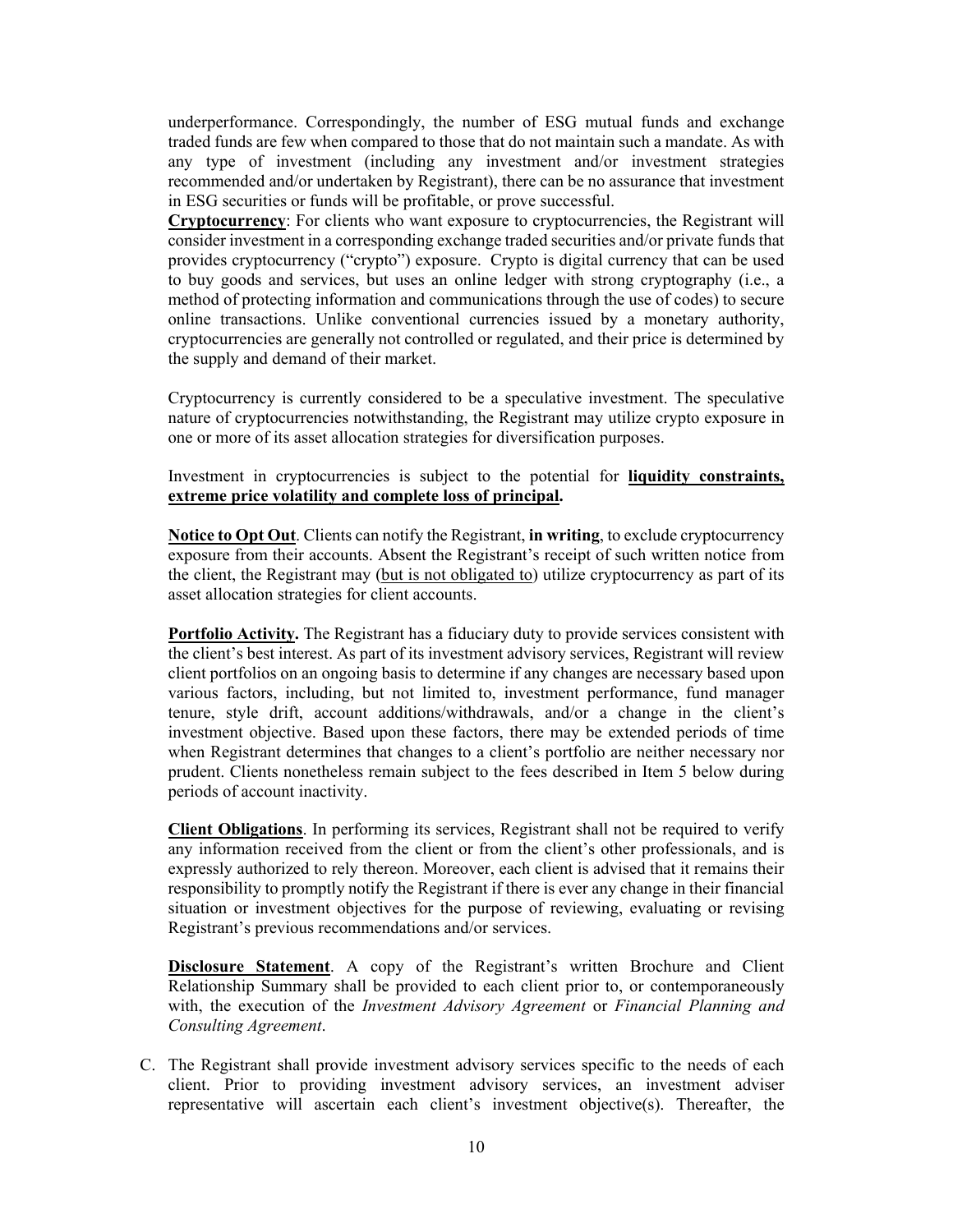Registrant shall allocate and/or recommend that the client allocate investment assets consistent with the designated investment objective(s). The client may, at any time, impose reasonable restrictions, in writing, on the Registrant's services.

- D. The Registrant does not participate in a wrap fee program.
- E. As of December 31, 2021, the Registrant had \$5,121,738,954 in assets under management on a discretionary basis.

#### <span id="page-10-0"></span>**Item 5 Fees and Compensation**

A.

#### **INVESTMENT ADVISORY SERVICES**

If a client determines to engage the Registrant to provide discretionary investment advisory services on a *fee* basis, the Registrant's annual investment advisory fee shall vary, from negotiable up to 1.00%, based upon various factors, including the total amount of assets placed under management/advisement.

#### **FAMILY OFFICE SERVICES**

As discussed above, each Family Office engagement is separately negotiated based on the size, complexity and breadth of each Family Office client's needs. The Registrant's annual investment advisory fee shall vary from 0.25% up to 1.10%.

**Annual Fixed Fee**. Although the Registrant's annual investment advisory fee shall generally be based upon a percentage of assets under management, in certain limited circumstances, the Registrant may agree to provide its Investment Advisory and/or Family Office services on an annual fixed fee basis.

**Fee Differentials**. Because the Registrant shall generally price its advisory services based upon various objective and subjective factors, our clients could pay diverse fees based upon a combination of factors, including but not limited to the market value of their assets, the complexity of the engagement, the level and scope of the overall investment advisory services to be rendered, and negotiations. Therefore, similarly situated clients could pay diverse fees, and the services to be provided by the Registrant to any particular client could be available from other advisers at lower fees.

#### **FINANCIAL PLANNING AND CONSULTING SERVICES (STAND-ALONE)**

Registrant's planning and consulting fees are negotiable, but generally range from \$2,500 to \$100,000 on a fixed fee basis, depending upon the level and scope of the service(s) required and the professional(s) rendering the service(s). Prior to engaging the Registrant to provide planning or consulting services, clients are generally required to enter into a *Financial Planning and Consulting Agreement* with Registrant setting forth the terms and conditions of the engagement (including termination), describing the scope of the services to be provided, and the portion of the fee that is due from the client prior to Registrant commencing services.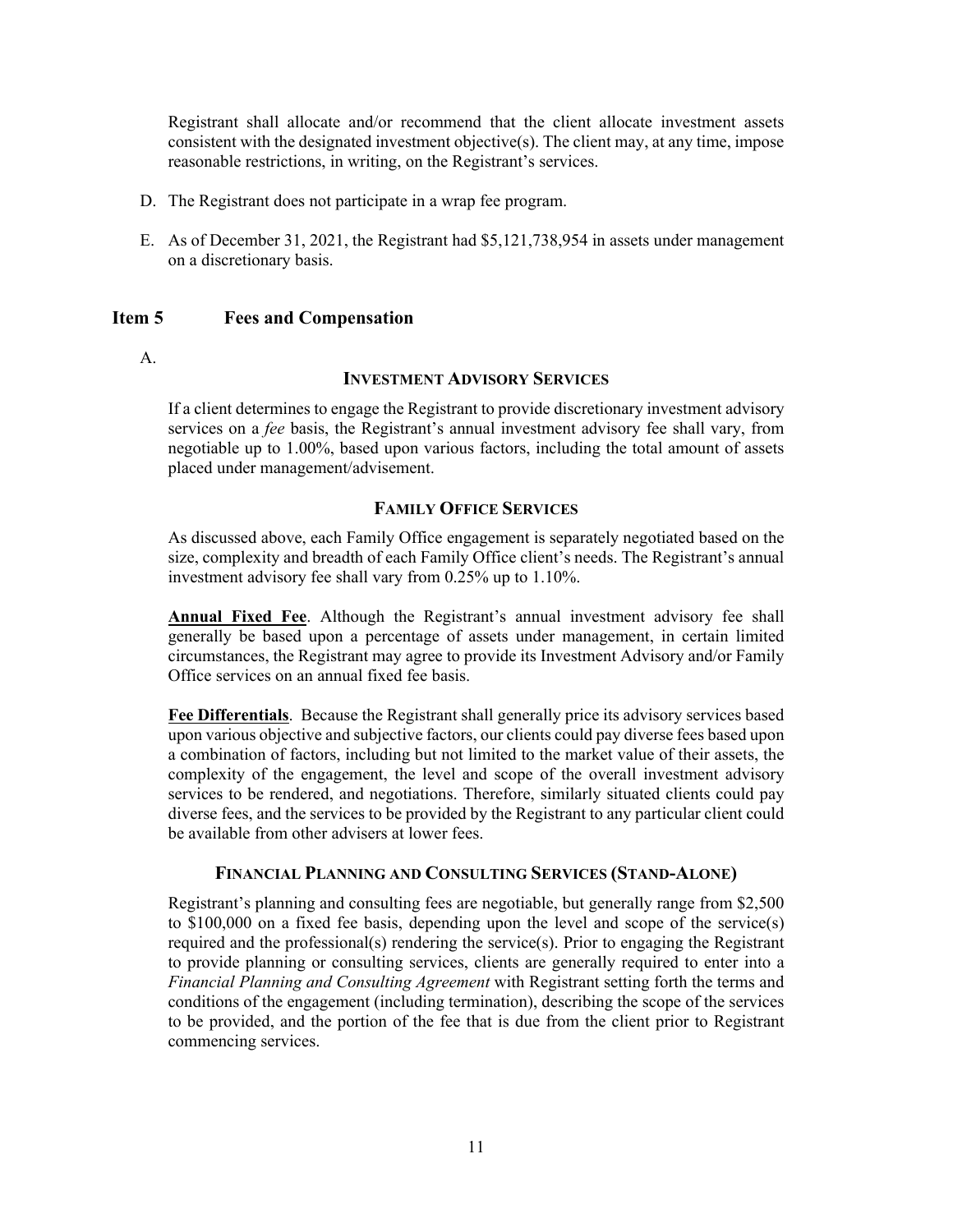#### **REPORTING SERVICES**

The Registrant may be engaged to provide reporting services, which can incorporate all of the client's investment assets, including Excluded Assets. The Registrant's reporting service fee is negotiable and will generally be based upon the complexity of the client's portfolio and the level of reporting required by the client.

#### **RETIREMENT PLAN CONSULTING SERVICES**

The Registrant's retirement plan consulting services fee is generally calculated based upon a percentage of assets maintained within the plan. The terms and conditions of the engagement shall generally be set forth in a *Retirement Plan Services Agreement* between the Registrant and the plan sponsor. The Registrant's retirement plan consulting services fee generally ranges from negotiable up to 0.75%.

- B. Clients may elect to have the Registrant's advisory and planning and consulting fees deducted from their custodial account. Both Registrant's *Investment Advisory Agreement* and the custodial/clearing agreement may authorize the custodian to debit the account for the amount of the Registrant's investment advisory fee and to directly remit that management fee to the Registrant in compliance with regulatory procedures. In the limited event that the Registrant bills the client directly, payment is due upon receipt of the Registrant's invoice.
- C. As discussed below, unless the client directs otherwise or an individual client's circumstances require, the Registrant shall generally recommend that Fidelity Investments ("*Fidelity*"*)* serve as the broker-dealer/custodian for client investment management assets. Broker-dealers such as *Fidelity* charge brokerage commissions and/or transaction fees for effecting certain securities transactions.

In addition to Registrant's investment management fee, brokerage commissions and/or transaction fees, clients will incur, relative to all mutual fund and exchange traded fund purchases, private investment funds and independent managers, charges imposed at the fund, account or partnership level (e.g. management fees and other fund expenses).

**Tradeaway/Prime Broker Fees**. If, in the reasonable determination of the Registrant that it would be beneficial for the client, individual equity and/or fixed income transactions may be effected through broker-dealers other than the account custodian, in which event, the client generally will incur both the fee (commission, mark-up/mark-down) charged by the executing broker-dealer and a separate "tradeaway" and/or prime broker fee charged by the account custodian (i.e., *Fidelity*).

**Asset-Based Pricing Arrangements and Limitations**. Registrant may recommend that clients enter into an "Asset-Based" pricing agreement with the account brokerdealer/custodian. Under an "Asset-Based" pricing arrangement, the broker-dealer/ custodian charges the client a fixed percentage fee for all account commissions/transactions based on the amount of assets placed in custody and/or on the broker-dealer/custodian's platform, and not based upon the number of transactions executed. Generally in an Asset-Based pricing arrangement, the applicable fixed percentage fee decreases as the account value increases. In the alternative, the broker-dealer/custodian could charge a separate commission/transaction fee upon the execution of an account transaction. This is referred to as a "Transaction-Based" pricing arrangement. Under a Transaction-Based pricing arrangement, the amount of fees charged by the broker-dealer/custodian to the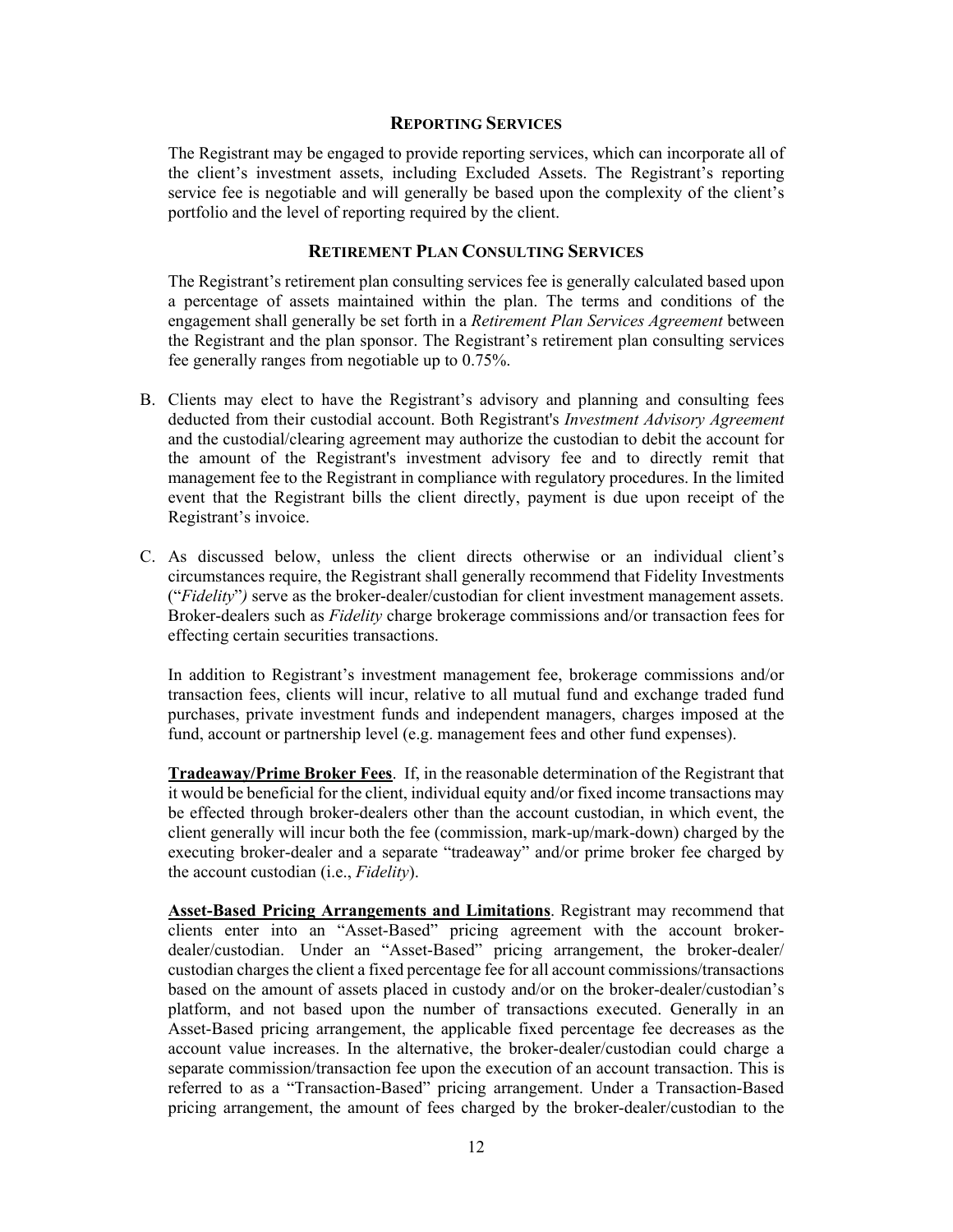client will vary depending upon the number of and type of transactions that are placed for the account. Under either scenario, the fees charged by the respective brokerdealer/custodian are separate from, and in addition to the advisory fee payable by the client to Registrant.

Registrant's recommendation that a client enter into an Asset-Based pricing agreement with the account broker-dealer/custodian would depend upon whether, based upon anticipated account size and activity, Registrant reasonably believes that the client would benefit from the available pricing arrangement. However, account investment decisions are often more heavily driven by security selection and anticipated market conditions, as opposed to the amount of commission/transaction fees payable by clients to the account broker-dealer/custodian.

Clients may request at any time to switch between Asset-Based pricing and Transaction-Based pricing arrangements, however, there can be no assurance that the volume of transactions will be consistent from year-to-year given changes in market events and security selection. Therefore, given the variances in trading volume and pricing arrangements, any decision by clients to switch between Asset-Based or Transaction-Based pricing could prove to be economically disadvantageous.

D. Registrant's annual investment advisory fee shall be prorated and paid monthly, in advance, based upon the market value of the assets on the last business day of the previous period, including any accrued interest or dividends.

The advisory agreement between the Registrant and the client will continue in effect until terminated by either party by written notice in accordance with the terms of the advisory agreement. Upon termination, the Registrant shall refund the pro-rated portion of the advanced advisory fee paid based upon the number of days remaining in the billing period

E. Neither the Registrant, nor its representatives accept compensation from the sale of securities or other investment products.

#### <span id="page-12-0"></span>**Item 6 Performance-Based Fees and Side-by-Side Management**

Neither the Registrant nor any supervised person of the Registrant accepts performancebased fees.

#### <span id="page-12-1"></span>**Item 7 Types of Clients**

The Registrant's clients shall generally include individuals, business entities, business owners, trusts, pension and profit sharing plans and charitable organizations. The Registrant's does not generally impose any account minimum or minimum annual fee.

#### <span id="page-12-2"></span>**Item 8 Methods of Analysis, Investment Strategies and Risk of Loss**

A. The Registrant may utilize the following methods of security analysis:

• Charting - (analysis performed using patterns to identify current trends and trend reversals to forecast the direction of prices)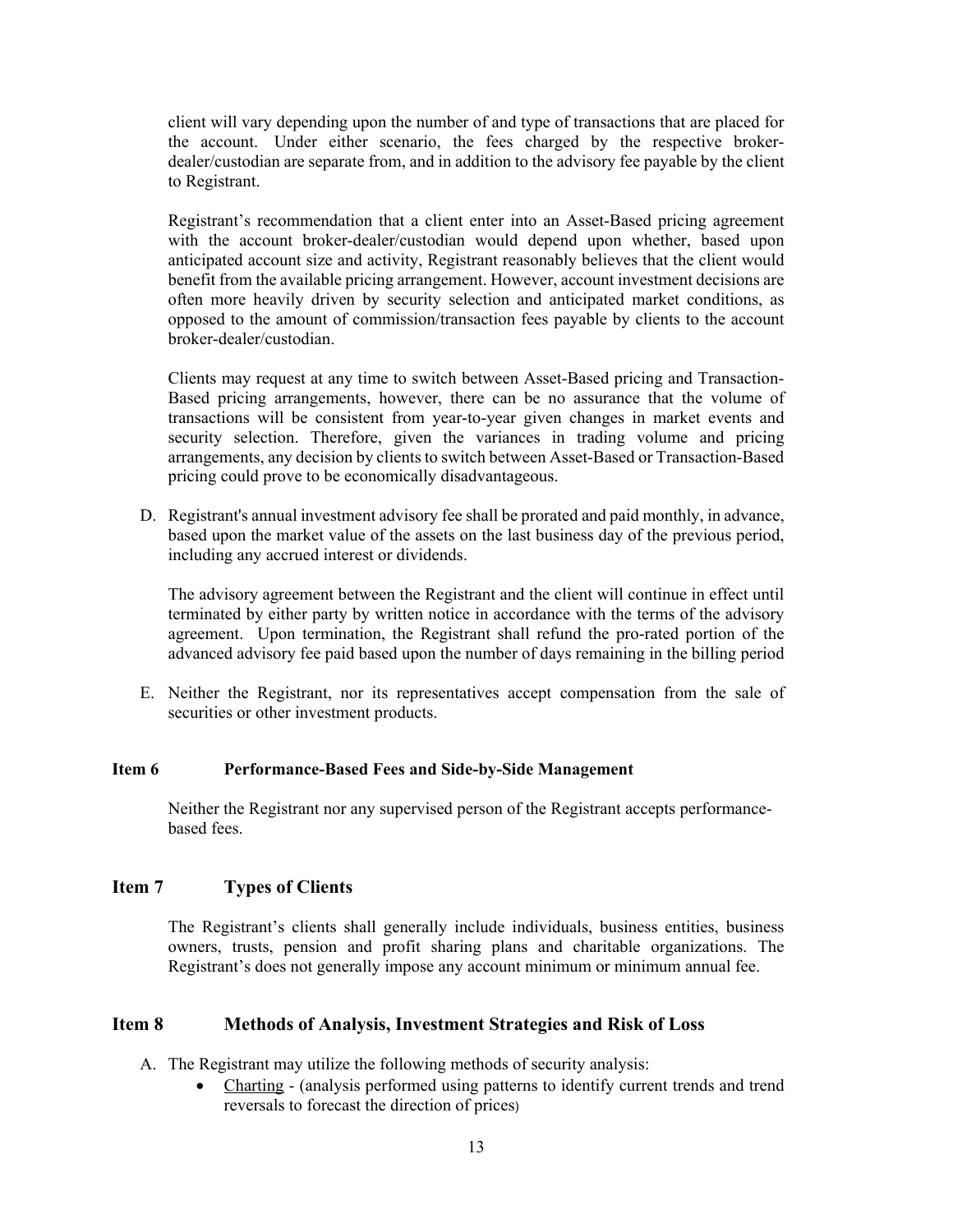- Fundamental (analysis performed on historical and present data, with the goal of making financial forecasts)
- Technical (analysis performed on historical and present data, focusing on price and trade volume, to forecast the direction of prices)

The Registrant may utilize the following investment strategies when implementing investment advice given to clients:

- Long Term Purchases (securities held at least a year)
- Short Term Purchases (securities sold within a year)
- Options (contract for the purchase or sale of a security at a predetermined price during a specific period of time)

**Investment Risk**. Different types of investments involve varying degrees of risk, and it should not be assumed that future performance of any specific investment or investment strategy (including the investments and/or investment strategies recommended or undertaken by the Registrant) will be profitable or equal any specific performance level(s).

Investors generally face the following types of investment risks:

- Interest-rate Risk: Fluctuations in interest rates may cause investment prices to fluctuate. For example, when interest rates rise, yields on existing bonds become less attractive, causing their market values to decline.
- Market Risk: The price of a security, bond, or mutual fund may drop in reaction to tangible and intangible events and conditions. This type of risk may be caused by external factors independent of the fund's specific investments as well as due to the fund's specific investments. Additionally, each security's price will fluctuate based on market movement and emotion, which may, or may not be due to the security's operations or changes in its true value. For example, political, economic and social conditions may trigger market events which are temporarily negative, or temporarily positive.
- Inflation Risk: When any type of inflation is present, a dollar today will not buy as much as a dollar next year, because purchasing power is eroding at the rate of inflation.
- Reinvestment Risk: This is the risk that future proceeds from investments may have to be reinvested at a potentially lower rate of return (i.e. interest rate). This primarily relates to fixed income securities.
- Liquidity Risk: Liquidity is the ability to readily convert an investment into cash. Generally, assets are more liquid if many traders are interested in a standardized product. For example, Treasury Bills are highly liquid, while real estate properties are not.
- Financial Risk: Excessive borrowing to finance a business' operations increases the risk of profitability, because the company must meet the terms of its obligations in good times and bad. During periods of financial stress, the inability to meet loan obligations may result in bankruptcy and/or a declining market value.
- B. The Registrant's methods of analysis and investment strategies do not present any significant or unusual risks.

However, every method of analysis has its own inherent risks. To perform an accurate market analysis the Registrant must have access to current/new market information. The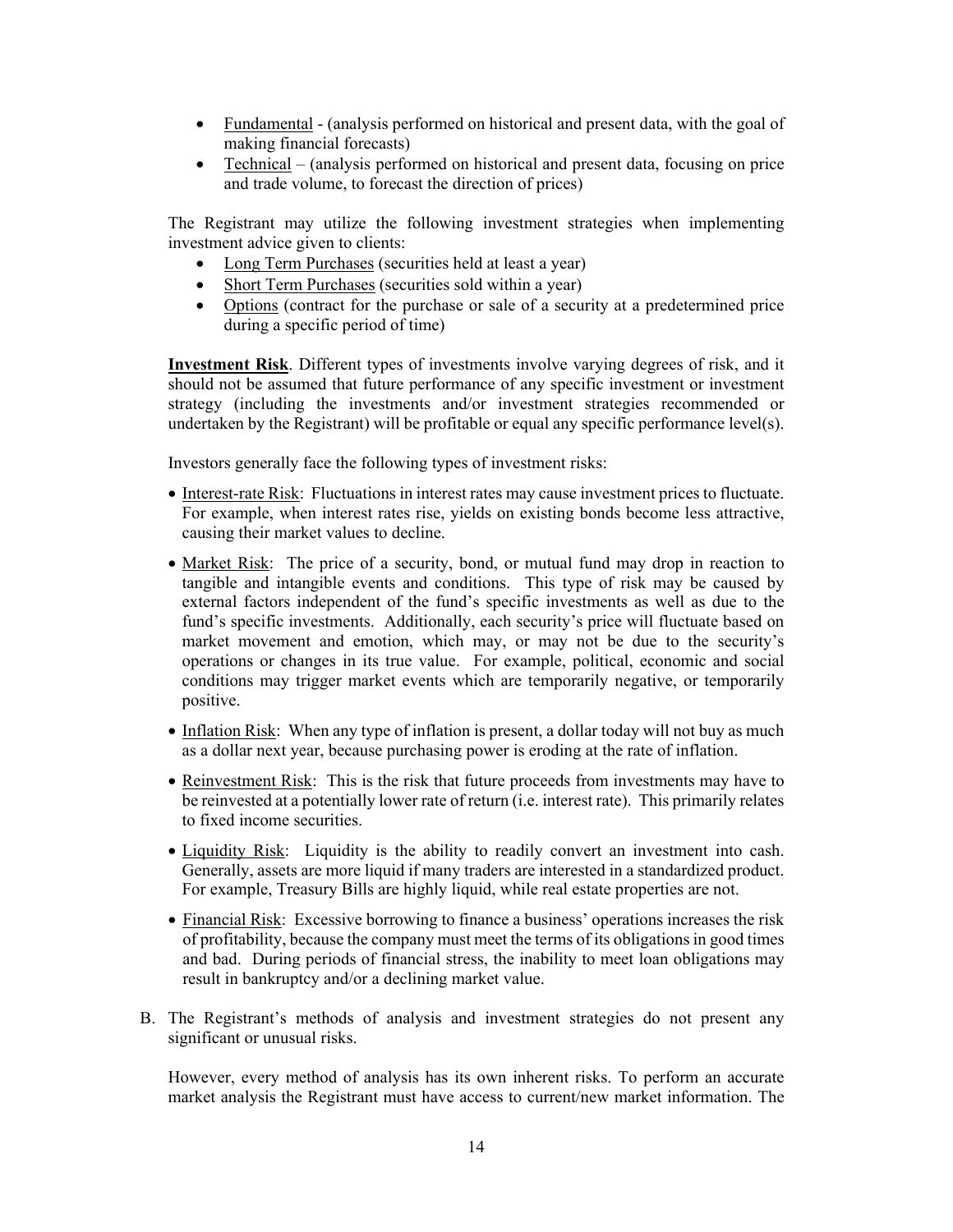Registrant has no control over the dissemination rate of market information; therefore, unbeknownst to the Registrant, certain analyses may be compiled with outdated market information, severely limiting the value of the Registrant's analysis. Furthermore, an accurate market analysis can only produce a forecast of the direction of market values. There can be no assurances that a forecasted change in market value will materialize into actionable and/or profitable investment opportunities.

The Registrant's primary investment strategies - Long Term Purchases and Short Term Purchases - are fundamental investment strategies. However, every investment strategy has its own inherent risks and limitations. For example, longer term investment strategies require a longer investment time period to allow for the strategy to potentially develop. Shorter term investment strategies require a shorter investment time period to potentially develop but, as a result of more frequent trading, may incur higher transactional costs when compared to a longer term investment strategy.

In addition to the fundamental investment strategies discussed above, the Registrant may also implement and/or recommend the use of margin, and/or options transactions. Each of these strategies has a high level of inherent risk. (See discussion below).

**Margin Accounts: Risks/Conflict of Interest.** A *margin account* is a brokerage *account* that allows investors to borrow money to buy securities and/or for other non-investment borrowing purposes. The broker/custodian charges the investor interest for the right to borrow money and uses the securities as collateral. By using borrowed funds, the customer is employing leverage that will magnify both account gains and losses. Should a client determine to use margin, and the Registrant includes the entire market value of the margined assets when computing its advisory fee, the Registrant's fee shall be based upon a higher margined account value, resulting in Registrant earning a correspondingly higher advisory fee. As a result, the potential of conflict of interest arises since Registrant may have an economic disincentive to recommend that the client terminate the use of margin.

The use of margin can cause significant adverse financial consequences in the event of a market correction.

**Borrowing Against Assets/Risks**. A client who has a need to borrow money could determine to do so by using:

- **Margin**-The account custodian or broker-dealer lends money to the client. The custodian charges the client interest for the right to borrow money, and uses the assets in the client's brokerage account as collateral; and,
- **Pledged Assets Loan-** In consideration for a lender (i.e., a bank, etc.) to make a loan to the client, the client pledges its investment assets held at the account custodian as collateral;

These above-described collateralized loans are generally utilized because they typically provide more favorable interest rates than standard commercial loans. These types of collateralized loans can assist with a pending home purchase, permit the retirement of more expensive debt, or enable borrowing in lieu of liquidating existing account positions and incurring capital gains taxes. However, such loans are not without potential material risk to the client's investment assets. The lender (i.e. custodian, bank, etc.) will have recourse against the client's investment assets in the event of loan default or if the assets fall below a certain level. For this reason, Registrant does not recommend such borrowing unless it is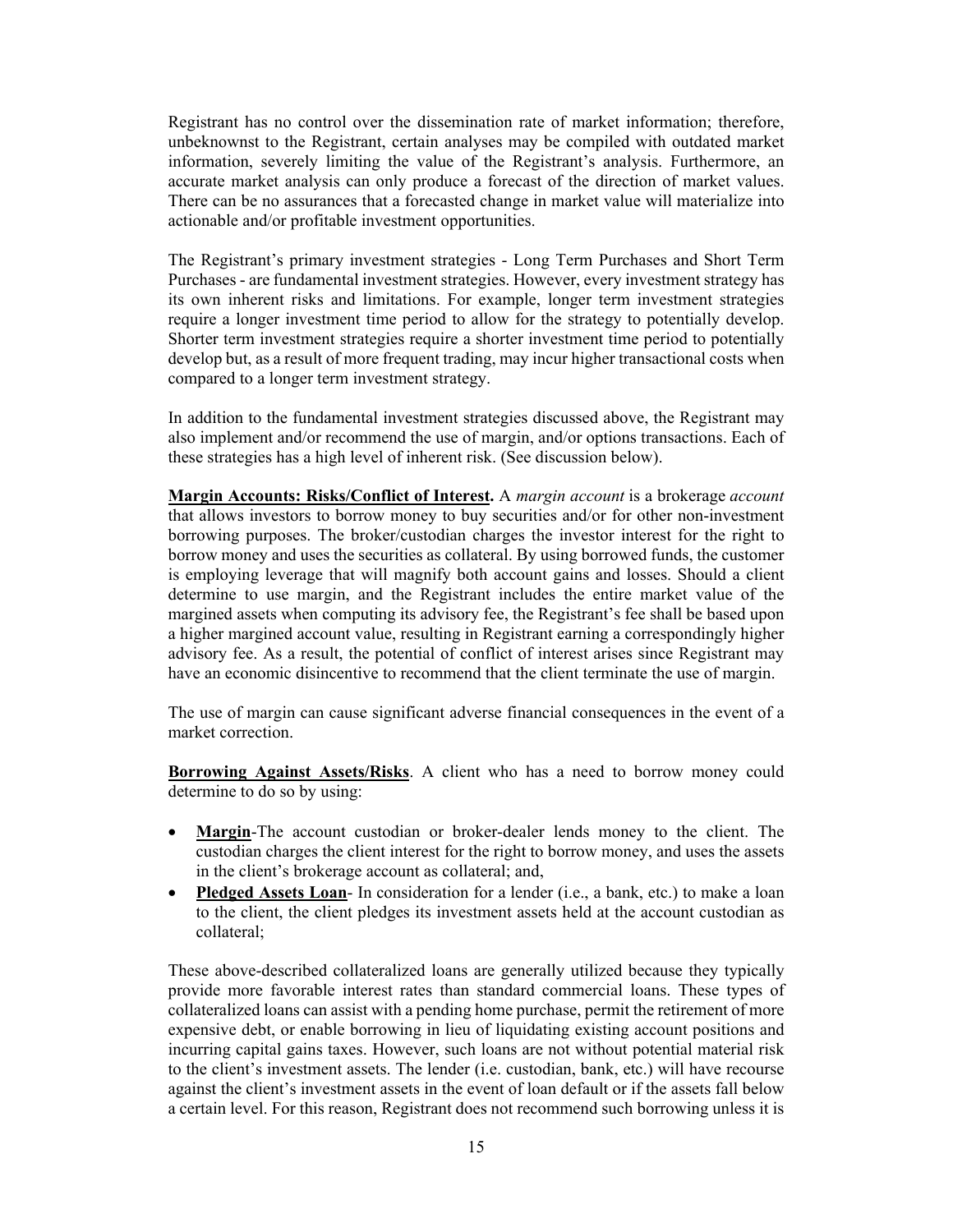for specific short-term purposes (i.e. a bridge loan to purchase a new residence). Registrant does not recommend such borrowing for investment purposes (i.e. to invest borrowed funds in the market). Regardless, if the client was to determine to utilize margin or a pledged assets loan, the following economic benefits would inure to Registrant:

- by taking the loan rather than liquidating assets in the client's account, Registrant continues to earn a fee on such Account assets; and,
- if the client invests any portion of the loan proceeds in an account to be managed by Registrant, Registrant will receive an advisory fee on the invested amount; and,
- if Registrant's advisory fee is based upon the higher margined account value, Registrant will earn a correspondingly higher advisory fee. This could provide Registrant with a disincentive to encourage the client to discontinue the use of margin.

The Client must accept the above risks and potential corresponding consequences associated with the use of margin or a pledged assets loans.

**Options Strategies**. The use of options transactions as an investment strategy involves a high level of inherent risk. Option transactions establish a contract between two parties concerning the buying or selling of an asset at a predetermined price during a specific period of time. During the term of the option contract, the buyer of the option gains the right to demand fulfillment by the seller. Fulfillment may take the form of either selling or purchasing a security depending upon the nature of the option contract. Generally, the purchase or the recommendation to purchase an option contract by the Registrant shall be with the intent of offsetting/"hedging" a potential market risk in a client's portfolio.

Although the intent of the options-related transactions that may be implemented by the Registrant is to hedge against principal risk, certain of the options-related strategies (i.e. straddles, short positions, etc), may, in and of themselves, produce principal volatility and/or risk. Thus, a client must be willing to accept these enhanced volatility and principal risks associated with such strategies. In light of these enhanced risks, client may direct the Registrant, in writing, not to employ any or all such strategies for their accounts.

For detailed information on the use of options and option strategies, please refer to the Option Clearing Corp.'s Option Disclosure Document, which can be found at: <http://www.optionsclearing.com/components/docs/riskstoc.pdf>

Hard copies may be ordered by calling 1-888-678-4667 or writing OCC, 1 North Wacker Drive, Suite 500 Chicago, Il 60606.

**Covered Call Writing**. Covered call writing is the sale of in-, at-, or out-of- the money call option against a long security position held in a client portfolio. This type of transaction is intended to generate income. It also serves to create downside protection in the event the security position declines in value. Income is received from the proceeds of the option sale. Such income may be reduced to the extent it is necessary to buy back the option position before its expiration. This strategy may involve a degree of trading velocity, transaction costs and significant losses if the underlying security has volatile price movement. Covered call strategies are generally suited for companies with little price volatility.

C. Currently, the Registrant primarily allocates client investment assets among individual debit securities (bonds), individual equities (stocks), exchange traded funds and various open-end mutual funds on a discretionary basis, as well as unaffiliated private investment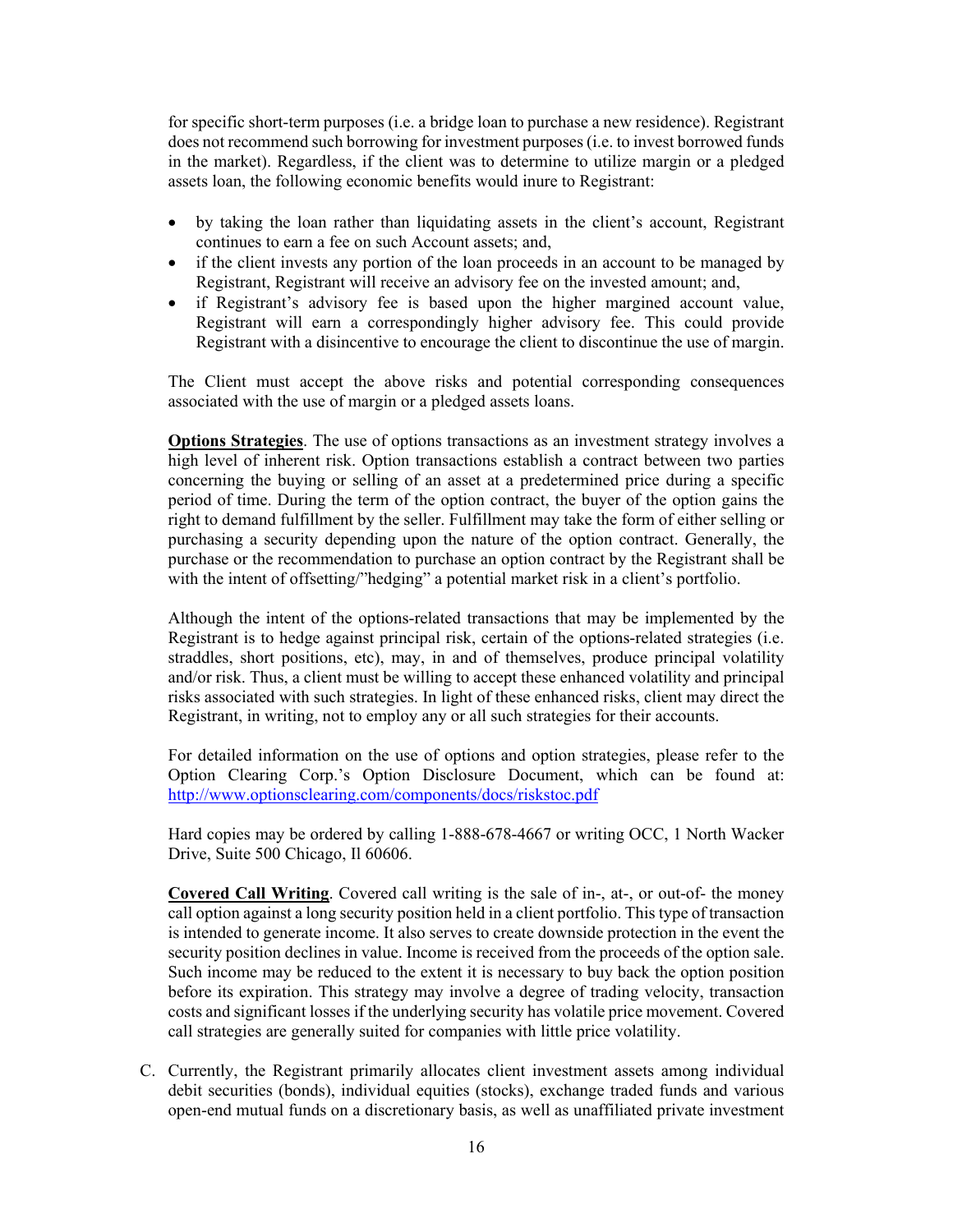funds on a non-discretionary basis, in accordance with the client's designated investment objective(s).

#### <span id="page-16-0"></span>**Item 9 Disciplinary Information**

The Registrant has not been the subject of any disciplinary actions.

#### <span id="page-16-1"></span>**Item 10 Other Financial Industry Activities and Affiliations**

- A. Neither the Registrant, nor its representatives, are registered or have an application pending to register, as a broker-dealer or a registered representative of a broker-dealer.
- B. Neither the Registrant, nor its representatives, are registered or have an application pending to register, as a futures commission merchant, commodity pool operator, a commodity trading advisor, or a representative of the foregoing.
- C. **Licensed Insurance Agents**. Certain of the Registrant's representatives, in their individual capacities, are licensed insurance agents, and may recommend the purchase of certain insurance-related products on a commission basis.

The recommendation by Registrant's representatives that a client purchase an insurance commission product presents a conflict of interest, as the receipt of commissions provides an incentive to recommend insurance products based on commissions to be received, rather than on a particular client's need. No client is under any obligation to purchase any commission products from Registrant's representatives. Clients are reminded that they may purchase insurance products recommended by Registrant through other, non-affiliated insurance agents.

D. The Registrant does not receive, directly or indirectly, compensation from investment advisors that it recommends or selects for its clients.

### <span id="page-16-2"></span>**Item 11 Code of Ethics, Participation or Interest in Client Transactions and Personal Trading**

A. The Registrant maintains an investment policy relative to personal securities transactions. This investment policy is part of Registrant's overall Code of Ethics, which serves to establish a standard of business conduct for all of Registrant's representatives that is based upon fundamental principles of openness, integrity, honesty and trust, a copy of which is available upon request.

In accordance with Section 204A of the Investment Advisers Act of 1940, the Registrant also maintains and enforces written policies reasonably designed to prevent the misuse of material non-public information by the Registrant or any person associated with the Registrant.

B. As disclosed above, the Registrant has a financial interest in the *private funds*. The terms and conditions for participation in each of the *private fund,* including management and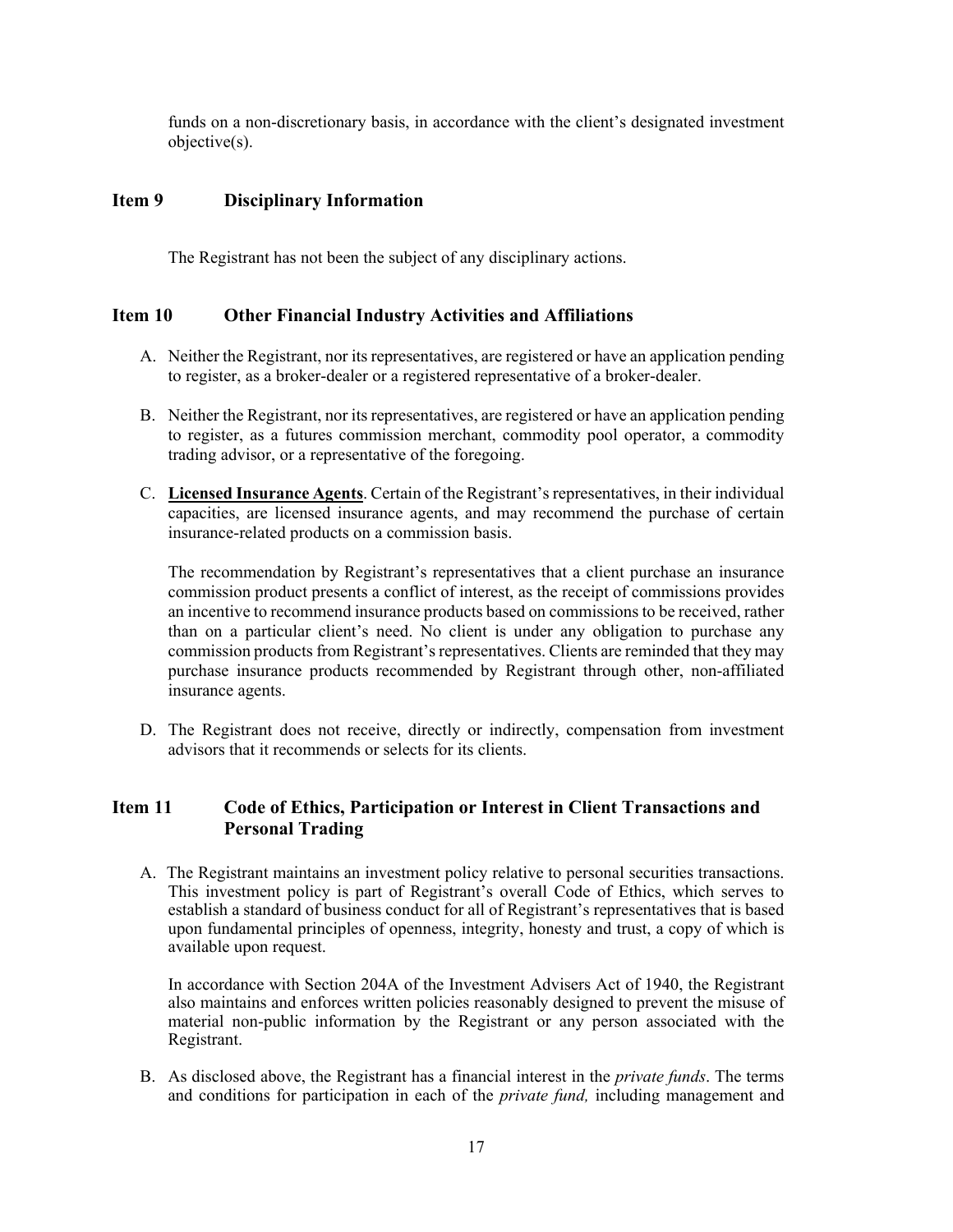incentive fees, conflicts of interest, and risk factors, are set forth in the fund's offering documents.

C. The Registrant and/or representatives of the Registrant *may* buy or sell securities that are also recommended to clients. This practice may create a situation where the Registrant and/or representatives of the Registrant are in a position to materially benefit from the sale or purchase of those securities. Therefore, this situation creates a conflict of interest. Practices such as "scalping" (i.e., a practice whereby the owner of shares of a security recommends that security for investment and then immediately sells it at a profit upon the rise in the market price which follows the recommendation) could take place if the Registrant did not have adequate policies in place to detect such activities. In addition, this requirement can help detect insider trading, "front-running" (i.e., personal trades executed prior to those of the Registrant's clients) and other potentially abusive practices.

The Registrant has a personal securities transaction policy in place to monitor the personal securities transactions and securities holdings of each of the Registrant's "Access Persons". The Registrant's securities transaction policy requires that an Access Person of the Registrant must provide the Chief Compliance Officer or his/her designee with a written report of their current securities holdings within ten (10) days after becoming an Access Person. Additionally, each Access Person must provide the Chief Compliance Officer or his/her designee with a written report of the Access Person's current securities holdings at least once each twelve (12) month period thereafter on a date the Registrant selects.

D. The Registrant and/or representatives of the Registrant *may* buy or sell securities, at or around the same time as those securities are recommended to clients. This practice creates a situation where the Registrant and/or representatives of the Registrant are in a position to materially benefit from the sale or purchase of those securities. Therefore, this situation creates a conflict of interest. As indicated above in Item 11.C, the Registrant has a personal securities transaction policy in place to monitor the personal securities transaction and securities holdings of each of Registrant's Access Persons.

#### <span id="page-17-0"></span>**Item 12 Brokerage Practices**

A. In the event that the client requests that the Registrant recommend a brokerdealer/custodian for execution and/or custodial services (exclusive of those clients that may direct the Registrant to use a specific broker-dealer/custodian), Registrant generally recommends that investment management accounts be maintained at *Fidelity*. Prior to engaging Registrant to provide investment management services, the client will be required to enter into a formal *Investment Advisory Agreement* with Registrant setting forth the terms and conditions under which Registrant shall manage the client's assets, and a separate custodial/clearing agreement with each designated broker-dealer/custodian.

Factors that the Registrant considers in recommending *Fidelity* (or any other brokerdealer/custodian to clients) include historical relationship with the Registrant, financial strength, reputation, execution capabilities, pricing, research, and service. Although the commissions and/or transaction fees paid by Registrant's clients shall comply with the Registrant's duty to seek best execution, a client may pay a commission that is higher than another qualified broker-dealer might charge to effect the same transaction where the Registrant determines, in good faith, that the commission/transaction fee is reasonable. In seeking best execution, the determinative factor is not the lowest possible cost, but whether the transaction represents the best qualitative execution, taking into consideration the full range of a broker-dealer's services, including the value of research provided, execution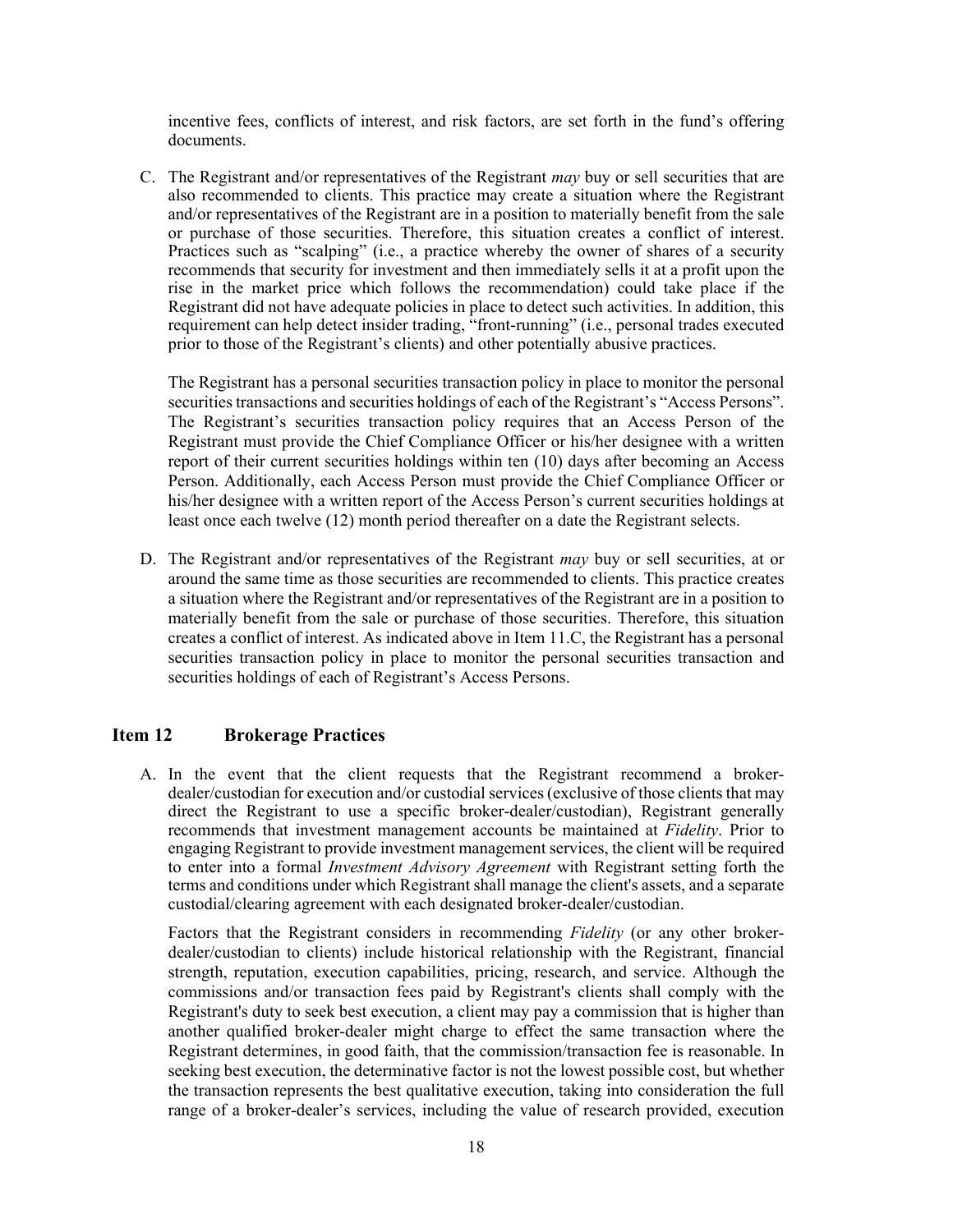capability, commission rates, and responsiveness. Accordingly, although Registrant will seek competitive rates, it may not necessarily obtain the lowest possible commission rates for client account transactions. The brokerage commissions or transaction fees charged by the designated broker-dealer/custodian are exclusive of, and in addition to, Registrant's investment management fee. The Registrant's best execution responsibility is qualified if securities that it purchases for client accounts are mutual funds that trade at net asset value as determined at the daily market close.

#### 1. Research and Additional Benefits

Although not a material consideration when determining whether to recommend that a client utilize the services of a particular broker-dealer/custodian, Registrant receives from Fidelity (or another broker-dealer/custodian, investment platform, unaffiliated investment manager, vendor, unaffiliated product/fund sponsor, or vendor) without cost (and/or at a discount) support services and/or products, certain of which assist the Registrant to better monitor and service client accounts maintained at such institutions. Included within the support services that may be obtained by the Registrant may be investment-related research, pricing information and market data, software and other technology that provide access to client account data, compliance and/or practice management-related publications, discounted or gratis consulting services, discounted and/or gratis attendance at conferences, meetings, and other educational and/or social events, marketing support, computer hardware and/or software and/or other products used by Registrant in furtherance of its investment advisory business operations.

As indicated above, certain of the support services and/or products received may assist the Registrant in managing and administering client accounts. Others do not directly provide such assistance, but rather assist the Registrant to manage and further develop its business enterprise.

There is no corresponding commitment made by the Registrant to Fidelity or any other entity to invest any specific amount or percentage of client assets in any specific mutual funds, securities or other investment products as a result of the above arrangement.

- 2. The Registrant does not receive referrals from broker-dealers.
- 3. The Registrant does not generally accept directed brokerage arrangements (when a client requires that account transactions be effected through a specific broker-dealer). In such client directed arrangements, the client will negotiate terms and arrangements for their account with that broker-dealer, and Registrant will not seek better execution services or prices from other broker-dealers or be able to "batch" the client's transactions for execution through other broker-dealers with orders for other accounts managed by Registrant. As a result, client may pay higher commissions or other transaction costs or greater spreads, or receive less favorable net prices, on transactions for the account than would otherwise be the case.

In the event that the client directs Registrant to effect securities transactions for the client's accounts through a specific broker-dealer, the client correspondingly acknowledges that such direction may cause the accounts to incur higher commissions or transaction costs than the accounts would otherwise incur had the client determined to effect account transactions through alternative clearing arrangements that may be available through Registrant. Higher transaction costs adversely impact account performance.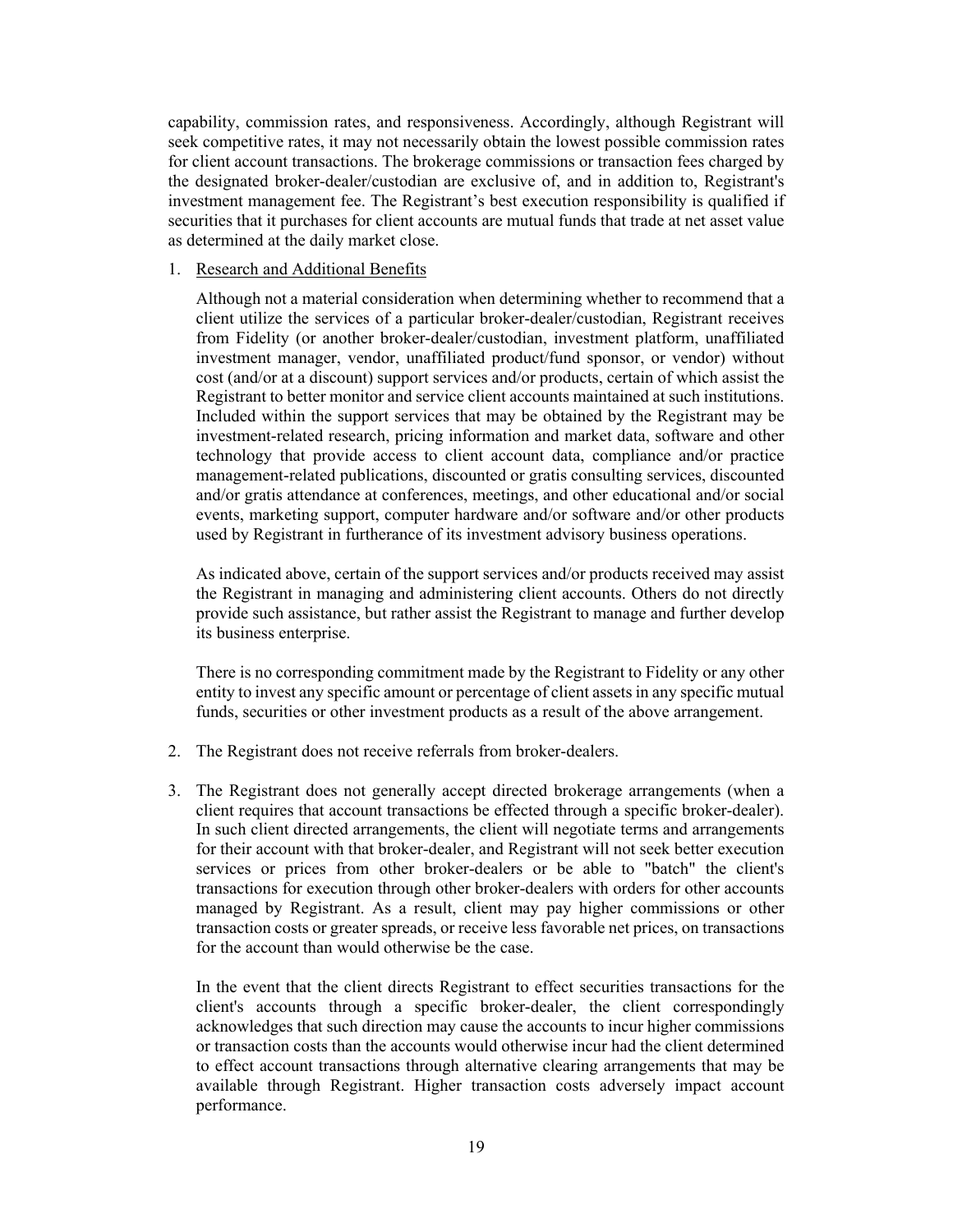Transactions for directed accounts will generally be executed following the execution of portfolio transactions for non-directed accounts.

B. To the extent that the Registrant provides investment management services to its clients, the transactions for each client account generally will be effected independently, unless the Registrant decides to purchase or sell the same securities for several clients at approximately the same time. The Registrant may (but is not obligated to) combine or "bunch" such orders to seek best execution, to negotiate more favorable commission rates or to allocate equitably among the Registrant's clients differences in prices and commissions or other transaction costs that might have been obtained had such orders been placed independently. Under this procedure, transactions will be averaged as to price and will be allocated among clients in proportion to the purchase and sale orders placed for each client account on any given day. The Registrant shall not receive any additional compensation or remuneration as a result of such aggregation.

#### <span id="page-19-0"></span>**Item 13 Review of Accounts**

- A. For those clients to whom Registrant provides investment supervisory services, account reviews are conducted on an ongoing basis by the Registrant's representatives. All investment supervisory clients are advised that it remains their responsibility to advise the Registrant of any changes in their investment objectives and/or financial situation. All clients (in person or via telephone) are encouraged to review financial planning issues (to the extent applicable), investment objectives and account performance with the Registrant on an annual basis.
- B. The Registrant may conduct account reviews on an other than periodic basis upon the occurrence of a triggering event, such as a change in client investment objectives and/or financial situation, market corrections and client request.
- C. Clients are provided with transaction confirmation notices and regular summary account statements directly from the broker-dealer/custodian and/or program sponsor for the client accounts.

#### <span id="page-19-1"></span>**Item 14 Client Referrals and Other Compensation**

A. As referenced in Item 12.A.1 above, the Registrant receives an economic benefit from *Fidelity*. The Registrant, without cost (and/or at a discount), receives support services and/or products from *Fidelity*.

There is no corresponding commitment made by the Registrant to *Fidelity* or any other entity to invest any specific amount or percentage of client assets in any specific mutual funds, securities or other investment products as a result of the above arrangement.

B. Neither the Registrant nor any related person of the Registrant directly or indirectly compensates any person for client referrals.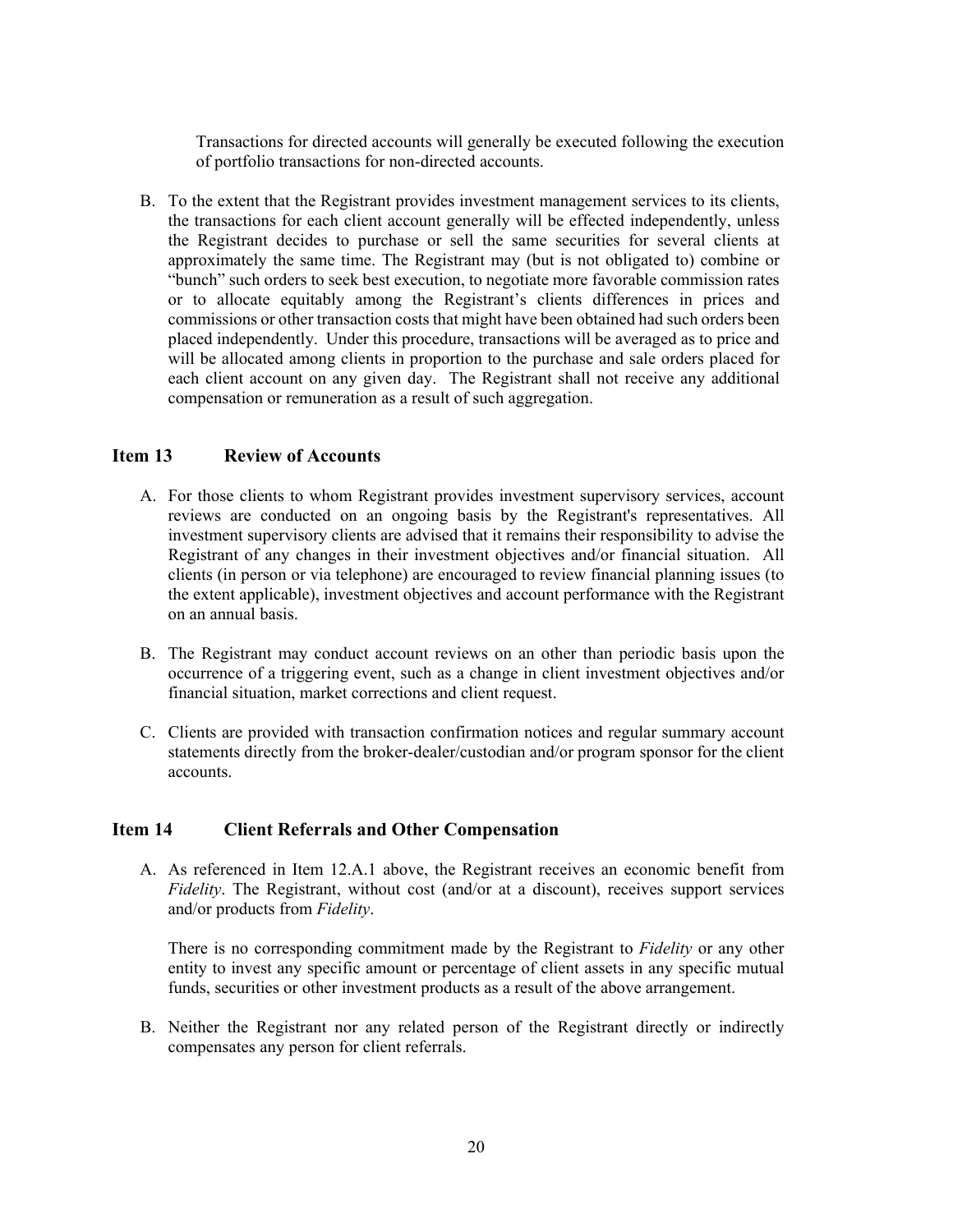#### <span id="page-20-0"></span>**Item 15 Custody**

The Registrant shall have the ability to have its advisory and planning and consulting fee for each client debited by the custodian on a monthly basis. Clients are provided with transaction confirmation notices and regular summary account statements directly from the broker-dealer/custodian and/or program sponsor for the client accounts.

To the extent that the Registrant provides clients with recent account statements or reports, the client is urged to compare any statement or report provided by the Registrant with the account statements received from the account custodian.

The account custodian does not verify the accuracy of the Registrant's advisory fee calculation.

<span id="page-20-1"></span>The Registrant engages in other practices and services on behalf of its clients that require disclosure at ADV Part 1, Item 9. Some of the practices and services subject the affected account(s) to an annual surprise CPA examination in accordance with the requirements of Rule 206(4)-2 under the Investment Advisers Act of 1940. In addition, certain clients have signed asset transfer authorizations which permit the qualified custodian to rely upon instructions from the Registrant to transfer client funds to "third parties." These arrangements are also reflected at ADV Part 1, Item 9, but in accordance with the guidance provided in the SEC's February 21, 2017 Investment Adviser Association No-Action Letter, the affected accounts are not subjected to an annual surprise CPA examination.

#### **Item 16 Investment Discretion**

The client can determine to engage the Registrant to provide investment advisory services on a discretionary basis. Prior to the Registrant assuming discretionary authority over a client's account, the client shall be required to execute *Investment Advisory Agreement*, naming the Registrant as the client's attorney and agent in fact, granting the Registrant full authority to buy, sell, or otherwise effect investment transactions involving the assets in the client's name found in the discretionary account.

Clients who engage the Registrant on a discretionary basis may, at any time, impose restrictions, in writing, on the Registrant's discretionary authority. (i.e. limit the types/amounts of particular securities purchased for their account, exclude the ability to purchase securities with an inverse relationship to the market, limit or proscribe the Registrant's use of margin, etc).

#### <span id="page-20-2"></span>**Item 17 Voting Client Securities**

A. The Registrant does not vote client proxies. Clients maintain exclusive responsibility for: (1) directing the manner in which proxies solicited by issuers of securities beneficially owned by the client shall be voted, and (2) making all elections relative to any mergers, acquisitions, tender offers, bankruptcy proceedings or other type events pertaining to the client's investment assets.